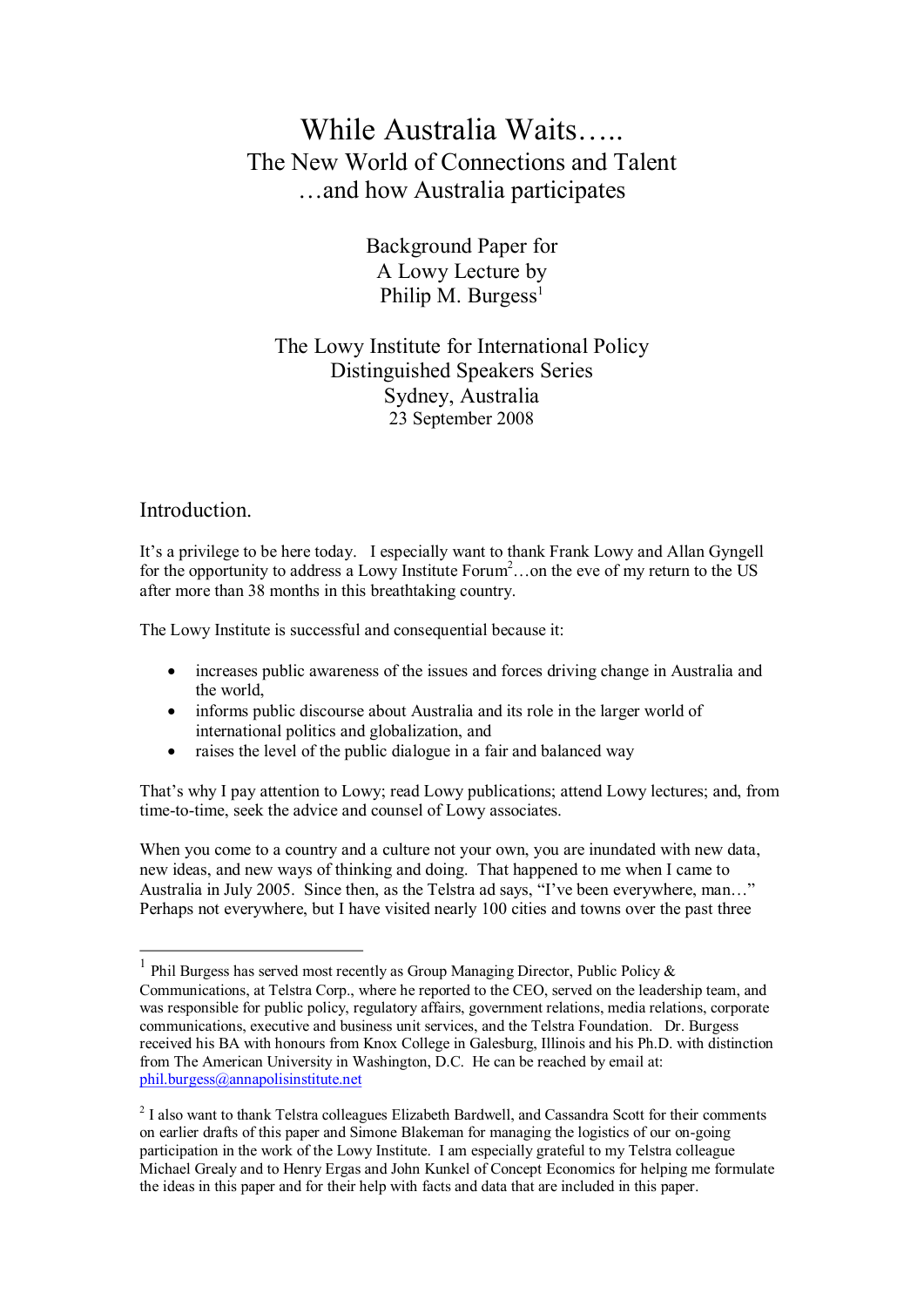years – from Brisbane and Birdsville, to Perth and Kalgoorlie, and from Hobart and Adelaide to Darwin and the Tiwi Islands – including 59 communities in the past 12 months alone.<sup>3</sup>

Throughout these many months, the Lowy Institute is the single place that most helped me to integrate what I was learning and provide perspective on what I was experiencing.

Lowy is important for another reason – because it provides a platform not just for the politicians and the bureaucrats but also for civic leaders from Australia and around the world. Australia gives a lot of airtime to pollies and bureaucrats but precious little to the leaders of civil society – business and community leaders, leaders of social movements and spiritual leaders, academics, journos, and think tank specialists…these are the nongovernmental types I refer to as "civic leaders".

As a case in point, another prominent group here in Australia recently announced its schedule for the next year of forums and *each one* is headlined by a government minister…not *some*…or *most*…but *all*. That kind of an agenda – where the elected leaders are the teachers and the civic leaders are the students gets it backwards – and represents a very big problem that needs to be addressed.

We need to hear more from civic leaders in Australia and be better informed – and that's one of several reasons why the Lowy Institute is so important.<sup>5</sup>

I appreciate the opportunity to share with you my observations about Australia, an exceptional country I have come to both admire and care about these past 38 months.

I have a long-standing interest in Australia through my connections with:

- Sports: It all began when I was 8 years old in the 1950s. when I took up competitive swimming – my first heroes in life (besides my two grandfathers and a couple of uncles) were Murray Rose and Dawn Fraser.
- Space flight: Then, in the 1960s, Australia showed up on my radar screen around the US space program when John Glenn circled the earth three times in Gemini 3 and the people of Perth, turned on their lights to welcome him home.
- Pacific Rim coal trade: In the 1970s, I was the director of a four-nation study of coal exports in the Pacific Rim, which included in-depth attention to Australia, the region's leading exporter of coal.<sup>6</sup>

<sup>&</sup>lt;sup>3</sup> In fact, I just returned from a meeting in Cairns a week ago last Friday. Work was followed by a weekend of sailing around Hinchinbrook Island, where I found 15 knot winds, steady, with cloudless, blue skies and a paradise of dugong, sea turtles, dolphin, sea birds......everywhere.....plus mossies and march flies, especially in the mangrove swamps as I motored up the creeks to do a trek across an isthmus to Ramsey Beach, one of the most beautiful I've ever seen. The bad with the good in a great part of a great country.

<sup>4</sup> On the importance of civil society and civic leadership, see Philip M. Burgess, *The Two Cultures Re examined: A Perspective on Leadership and Policy Management in Business and Government*, Background for remarks delivered at 2008 ANZSOG Public Lecture Series, Australia and New Zealand School of Government (ANZSOG), Canberra, Australia 30 April 2008.

<sup>&</sup>lt;sup>5</sup> These are also the reasons why I value the forums, trade missions, and other civic activities sponsored by the Australia-Israel Chamber of Commerce (AICC) in Sydney and Melbourne. Their work, very different from the Lowy Institute, also strengthens civil society, including cross-national connections.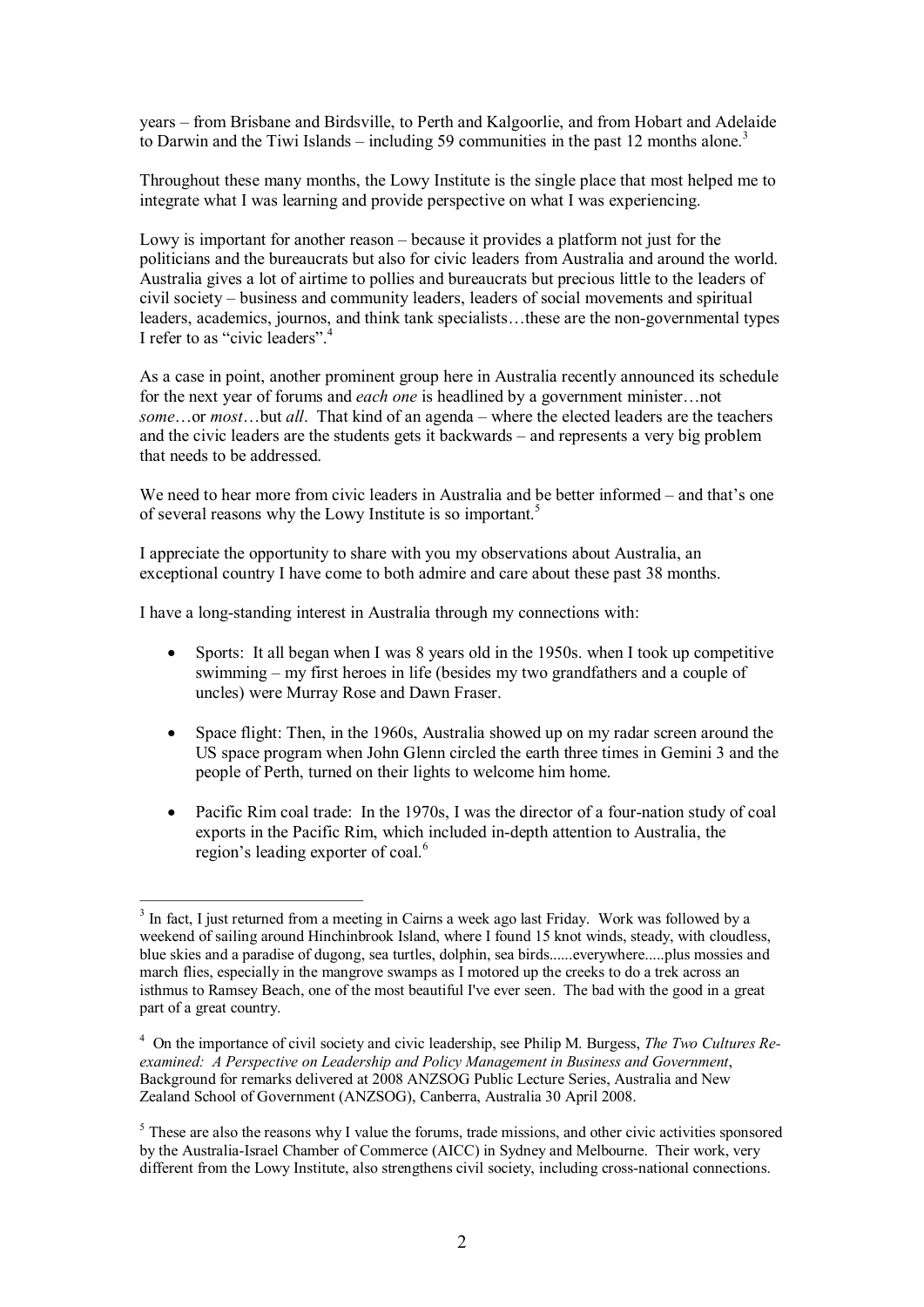- Regional development: In 1995 I did a 9-city lecture tour of Australia. After writing about Australia from a distance, it was like visiting a long-lost aunt whom everyone had talked about but never met.<sup>7</sup>.
- · Telecommunications: In July of 2005, I came to Australia with Sol Trujillo, the newlyselected CEO of Telstra. His job was to partner with the government to complete the privatization of a former government-owned monopoly, restructure Telstra and turn it into a modern, integrated telecommunications company. I came for 2 months to help with the transition. I stayed for 38 months to tell the story of the New Telstra from public policy and communications perspectives.

So, my awareness of and interest in Australia has deep roots and several different touch points. Let me give you my overall take: Australia is a great country with a huge future if it plays its cards right.

Though most around the world are focused on Australia's natural resources and the country's natural beauty, its "ultimate resource" is its people. <sup>8</sup> Most outlanders, I think, respond positively to the upbeat, curious and welcoming spirit of the people– including Australia's dominant values that are expressed through everyday expressions like "mateship" and a "fair go"; a willingness to call "rubbish" for what it is, and the "no worries" spirit that embodies a forgiving temperament and gives people a lot of latitude. The "good onya" that encourages, heartens, gives confidence and shows appreciation. The whole concept of "stuffing it" that shows an ability to impose standards without disparagement. These values are also reflected in the stories that Australians have grown up with, $9$  showing deep roots in the Anglo-Saxon tribe which includes a Judeo Christian worldview.<sup>10</sup>

6 For a period of two years, I spent most of my time examining the operation of coal chain industries (the production side – including mining, inland transportation, sealift – and user industries such as steel, electric utilities, and cement) in the US, Japan, Korea, Taiwan and Hong Kong (the study participants and cosponsors) as well as the coal production and transportation potential of Australia, China, and South Africa. See Philip M. Burgess, *Western Coal Exports and Pacific Rim Markets*, New York: McGraw Hill, 1981.

 $<sup>7</sup>$  I was invited to discuss approaches to regional economic and community development, issues I had</sup> worked on and written about in the western US, a region of the US that is very much like Australia in terms of distance, density and terrain sorts of issues. I began the lecture tour at a national conference in Melbourne and ended in Cairns – with places like Sydney, Canberra, Lismore, the Gold Coast, Rockhampton and Brisbane in between.

<sup>8</sup> Julian Simon. *The Ultimate Resource*. Princeton: Princeton University Press, 1997.

<sup>9</sup> These stories are found everywhere. See for example, anthologies such as Carmel Bird (ed.), *The Penguin Century of Australian Stories*, London: Penguin Books, 2000. See also social commentaries like *The Lucky Country* by Donald Horne, *Silencing Dissent* by Clive Hamilton and Sarah Maddison, *Acting on Conscience*, by Frank Brennan, and, of course, the writings of Hugh MacKay – most recently, *Advance Australia Where…?* And journals such as *Quadrant* on the Right and *The Monthly* on the Left. Playwrights like David Williamson – in fact I just saw *Don's Party* few months back at the Opera House. Children's books such as Norman Lindsay's *The Magic Pudding* (first introduced to me by our colleague, Kate McKenzie)*,* and perhaps most importantly – for me at least, Aussie movies – like *The Castle* and *Kenny* and *The Dish*, and, of course, *Breaker Morant, Lantana, The Oyster Farmer,* and that classic tale of political intrigue, *Rats in the Ranks.*

<sup>10</sup> On the concept of worldview, see David K. Naugle, *Worldview: The History of a Concept*. Grand Rapids: Wm. Eerdmans, 2002; or Ronald H. Nash, *Worldviews in Conflict: Choosing Christianity in a World of Ideas*. Grand Rapids: Zondervan Publishing, 1992 where he details the "creation, fall, redemption, restoration" worldview that dominates western story-telling — even secular story-telling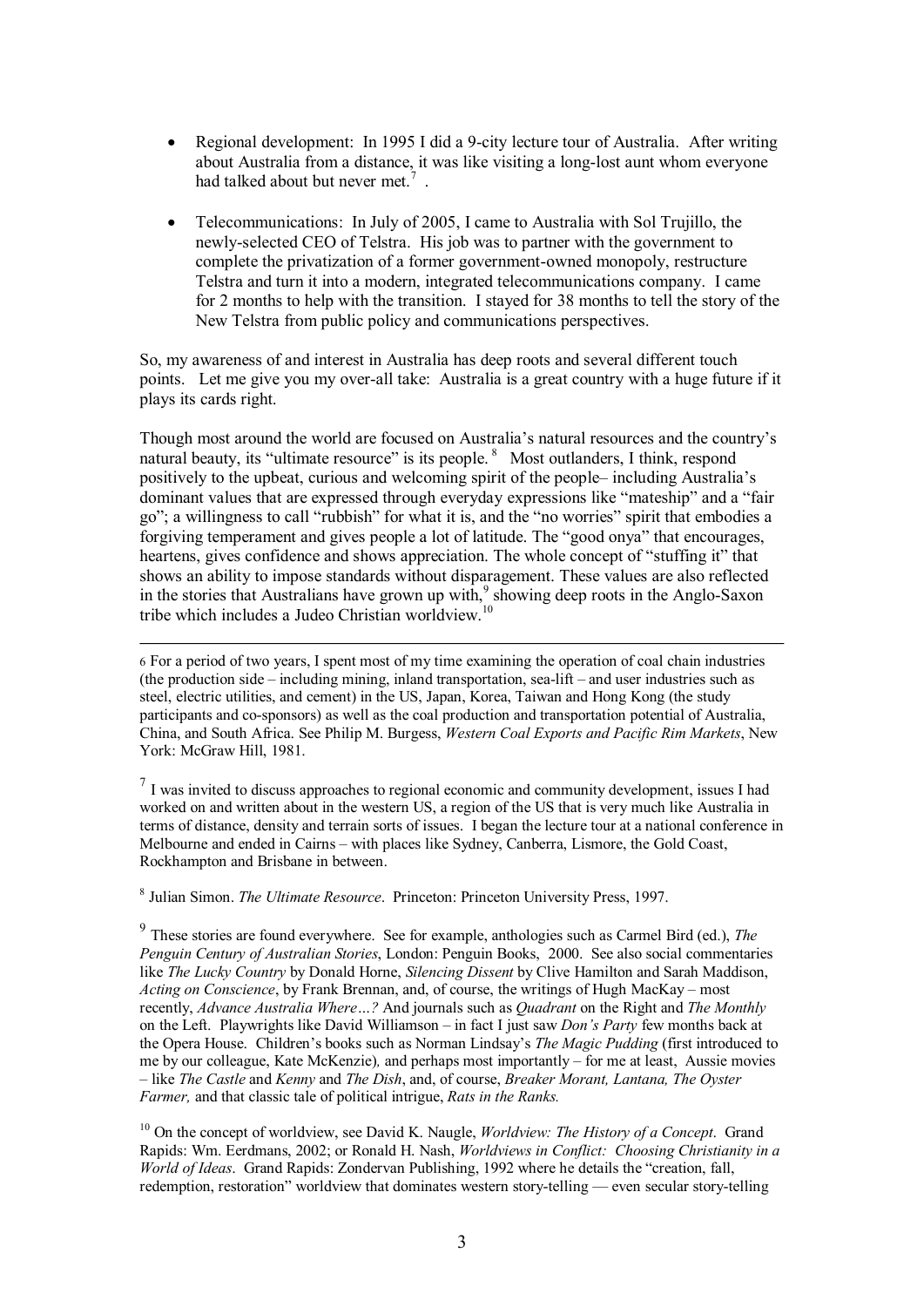Any criticisms I've uttered over these past 38 months are those of someone who yields to no one in his desire to see Australia reach its full potential. I'm reminded of the words of one of the great US senators of the  $20<sup>th</sup>$  Century, J. William Fulbright, who said that criticism is "more than a right; it is an act of patriotism – a higher form of patriotism … than the familiar rituals of national adulation".<sup>11</sup>

On this score, I hope to be counted as an Australian patriot. So bear with me while I indulge you with a little national adulation.

Truth be told, if I'd taken my cue from books written about Australia in the 1960s, 1970s and 1980s, I'm not sure I would have ever come here.

Australia was cast variously as:

- *The Lucky Country* (Donald Horne).<sup>12</sup>
- · *The Land of the Long Weekend* (Ronald Conway),
- · *The Frightened Country* (Alan Renouf), and
- · *The Secret Country* (John Pilger)

None is exactly a ringing endorsement from the nation's chattering class or its public intellectuals.

Literature on the economy included:

- · *Australia and Argentina: On Parallel Paths* (Tim Duncan and John Fogarty) and
- · *When the Luck Runs Out* (Fredrick Hilmer).
- · *The Search for Stability* (Ian Macfarlane)

Against this backdrop of low expectations, "brooding pessimism" and economic decline, any fair-minded observer has to see modern Australia as a remarkable success story. Let me pick three areas of achievement.<sup>13</sup>

and filmmaking. For a secular view, see the concept of "paradigm shifts" in Thomas Kuhn, *The Structure of Scientific Revolutions.* Chicago: University of Chicago Press, 3<sup>rd</sup> edition, 1996. For a secular application of the worldview concept, see the recent work of *Megatrends* author and futurist John Naisbitt, *Mindset*, New York: Collins, 2006.

<sup>11</sup> J. William Fulbright, a Democrat and namesake of the prestigious Fulbright Scholar program, was the highlyrespected chairman of the Senate Foreign Relations Committee during the presidency of Democrat Lyndon B. Johnson. Yet, though both were Democrats and both had long service in the US Senate, Fulbright famously broke with the President on the war and became one of the nation's most outspoken critic of America's entanglement in Southeast Asia – and the leading opponent of the war in the US Congress.

<sup>12</sup> Hugh McKay in *Advance Australia Where?* (Sydney: Hachette, 2007) reminds us that Horne's 1964 *tour de force* about the "lucky country" was ironic and cautionary (i.e., dumb luck), not celebratory. Horne thought we were suffering from mediocre leadership, inadequate planning, and a complacent population.

<sup>13</sup> Only a generation ago, the dominant view was one of economic decline, a point made by former Reserve Bank Governor in his 2006 Boyer Lectures. In the early 1990s, he writes, a "brooding pessimism seemed to affect all shades of economic and political opinion and little hope was held for our economic future".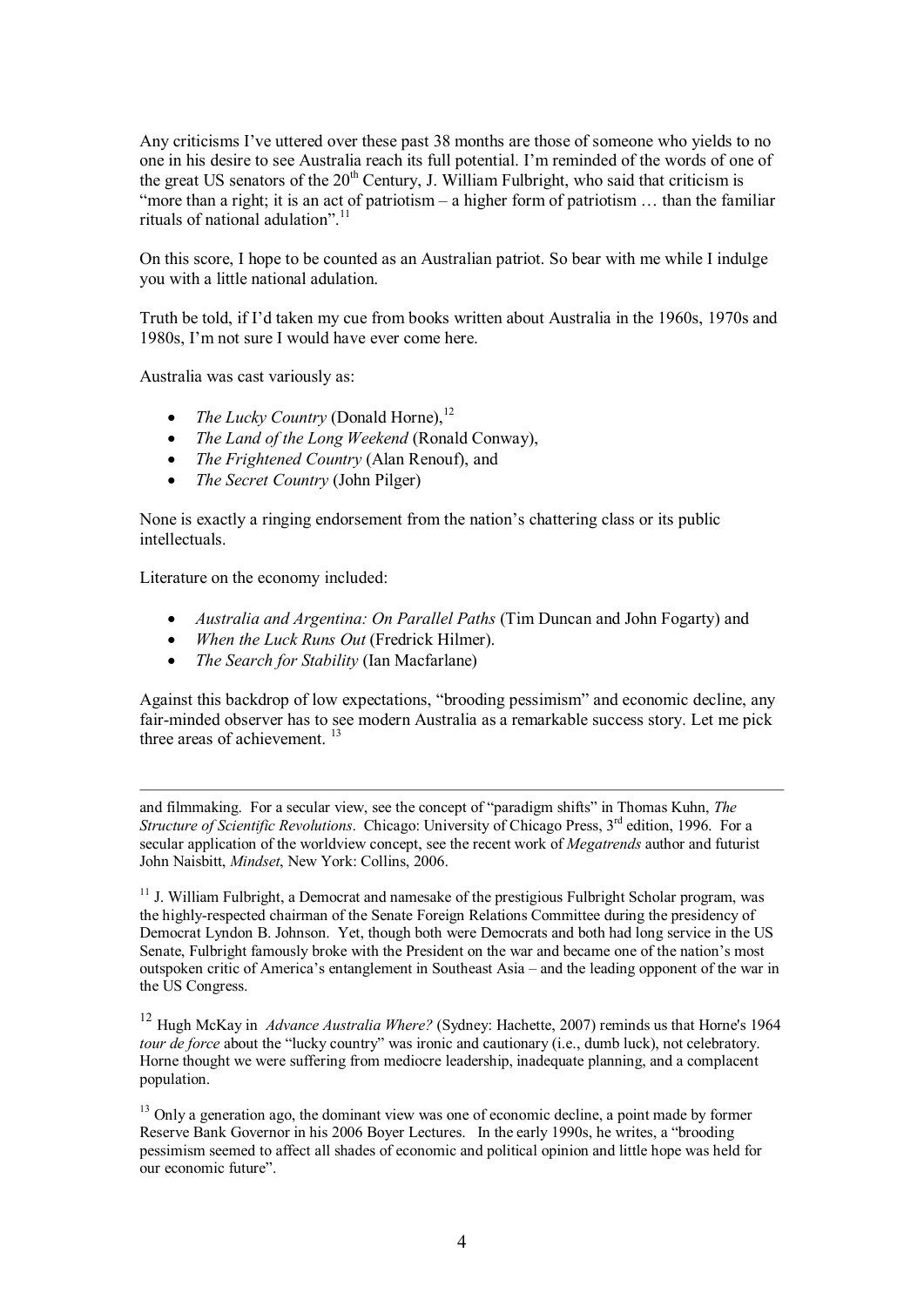1. Macro-economic management. Australia's macroeconomic governance is hard to fault. The strength of our public finances, the quality of our financial system and our openness to trade and foreign investment are just some of the attributes that have made Australia a pillar of growth and stability over the last decade.

In his work for the Lowy Institute, John Edwards has documented the *Quiet Boom* which saw average real incomes rise by more than 40 per cent since the early 1990s, a performance superior to the US, the UK, Canada and New Zealand.

In my time here, I've also been impressed by the way governments have led debates on issues such as intergenerational equity, and have taken steps to bolster superannuation, welfare and health systems for the long-term. These are achievements that politicians in my country would do well to emulate.

2. Social stability: The social cohesion of Australia is an enormous credit to its culture and the values of its people. Australia, like the US, is one of the great immigrant societies on earth. My time here has coincided with a new wave of immigration. Result: Today, one in every four Australians was born overseas, the highest proportion in more than a hundred years.

In my experience, no country in the world strikes a better balance between accepting people within a framework of shared values while allowing them to retain the distinctive parts of their own cultural identity. I put this down less to officially-sanctioned policies from Canberra that focus on bureaucratic abstractions like "integration" or "multiculturalism" – and more to the basic easy-going character of the Australian people and their natural live-andlet-live ethos.

The importance of immigration to a nation's future prosperity cannot be overestimated. Reason: Immigrants bring energy, connections, and knowhow and keep the host society on their toes. A recent report by the Center for Strategic and International Studies in Washington D.C., called *The Graying of the Great Powers*, provides some fascinating insights on global demographic trends and their strategic implications.<sup>14</sup>

It's hardly surprising that the developed world's share of both population and GDP will shrink further as a percentage of world totals. Already down to just 13 per cent of global population by 2005, the developed country share will slip to below 10 per cent by 2050.

But the interesting thing is what lies underneath this. With immigration and its higher rates of fertility, the US share of the developed world's population will continue to grow – from around 34 per cent today to 43 per cent by 2050. So will Australia's if present immigration trends are not reversed by public policy.<sup>15</sup>

<sup>14</sup> Richard Jackson and Neil Howe, *The Graying of the Great Powers: Demography and Geopolitics in the 21st Century*. Washington, D.C.: Center for Strategic and International Studies, 2008

<sup>&</sup>lt;sup>15</sup> In terms of developed country measures of wealth, the relative shift in GDP is likely to be even more dramatic. While Europe's share of developed country output will shrink to 23 per cent by 2050 (and Japan's to 8 per cent), the US share will grow to 54 per cent. In other words, by the middle of the 21<sup>st</sup> Century, America's economic weight within the developed world will be at a point not seen since World War II. It is true that we are seeing a continual shift of economic power elsewhere – including to the socalled BRICs (Brazil, Russia, India and China). Even so, America's demographics will make it the only major developed economy whose aggregate economic size more or less keeps pace with that of the entire world's economy.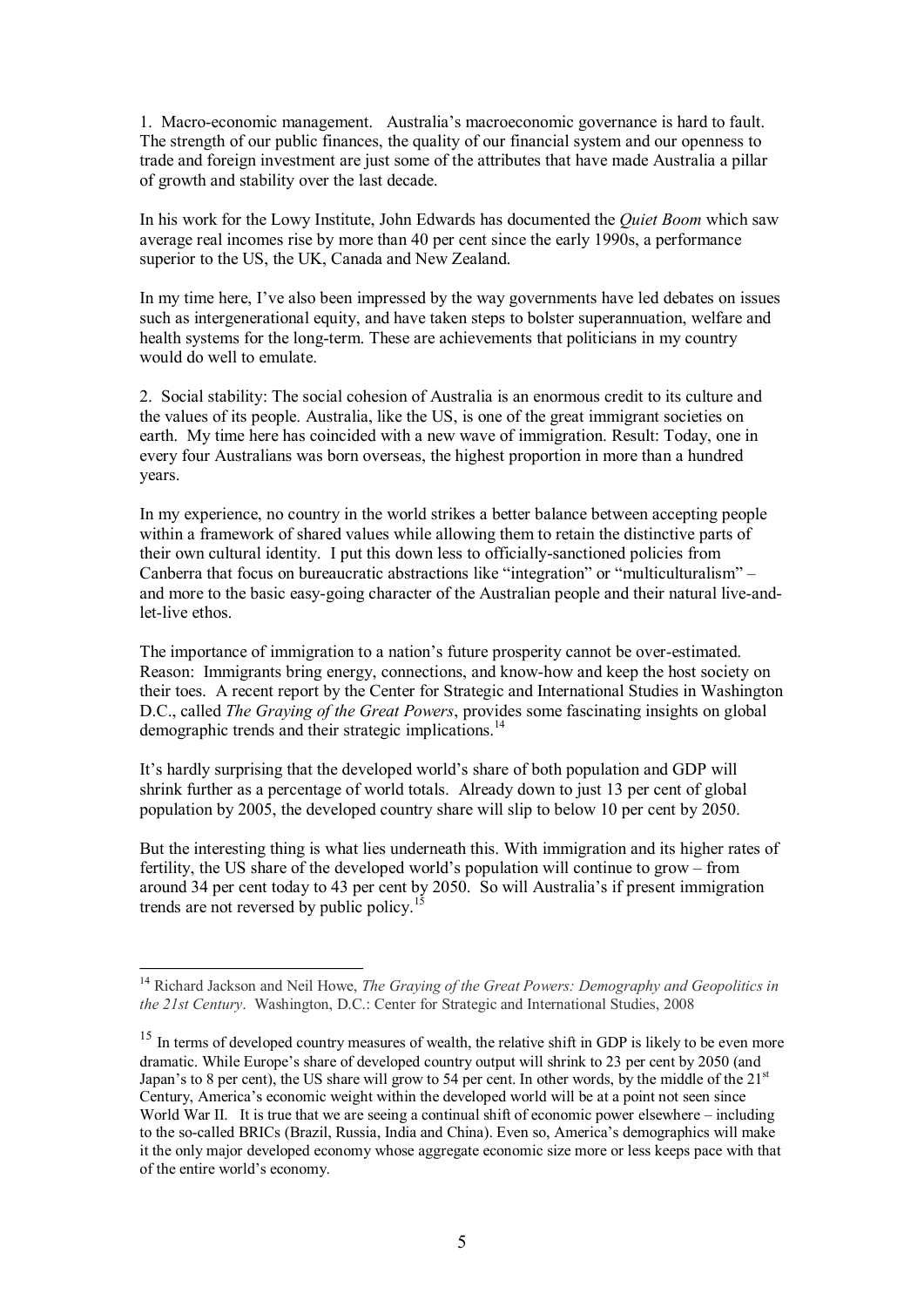If we dig a little deeper into the demographics of countries like Japan, Germany, China and Russia, we are forced to reassess the conventional wisdom about the inevitability of American decline. While China will likely surpass the US based on total GDP some time in the 2020s, China (like Japan and Russia) will face a developed country's level of old-age dependency with only a developing country's income. In short, China will get old before it gets rich. <sup>16</sup>

Russia's demographic challenge is even more extreme. According to the CSIS report, it is expected to lose an astonishing one third of its population by 2050 due to very low fertility and declining life expectancy.

If "demography is destiny", then other major powers will be encountering their twilight years rather sooner than the United States or Australia.

Still, like any country, Australia has its share of social challenges and dilemmas. And like many other countries around the world, none is more urgent than finding answers to the difficult problems faced by many Indigenous Australians. Still, based on my experience travelling across this country and visiting nearly a dozen Indigenous communities, there is a palpable desire among Australians from all walks of life to create an "opportunity society" for all Australians, including Australia's indigenous peoples.<sup>17</sup>

3. Strategic positioning: Australia has built an impressive framework for its global and regional engagement – strategically, culturally, and economically.

This is most striking in the Asia-Pacific region, where Australia is positioned to

- take advantage of emerging economic trends in China, India, and South Asia;
- · advance institutional arrangements to promote regional prosperity; and
- support regional institutions and initiatives to secure peace.

 $16$  By 2020, China will have 400 million people age 60 and older, and 100 million older than 80. By 2050, a third of 1.4 billion Chinese will be at least 60. As well as dragging down China's labour supply and productivity growth in coming decades, the rapid aging of what is already a fragmented and fragile society will place new strains on the state's capacity to take care of retirement incomes and health care. Add to that the larger questions surrounding political reform of an authoritarian regime and the potential for serious discontinuity in China cannot be ruled out. Whereas China may be around in 25 years, India (with its chaotic, messy democracy) is sure to be. Political stability may not be the first thing that comes to mind when you think India, but equally it is hard to understand India's emergence as a nation of global consequence independent of almost 60 years of democratic government. And while it may remain less powerful economically than China, India also brings to its future challenges a more favourable demographic profile, a vibrant culture and reserves of human capital equipped with the tools of the information age. Indeed, as India overtakes China as the world's most populous nation in the 2030s, India is one of the few large economies projected to have a growing working-age population over the next 40 years. On India, see commentaries and books by Gurcharan Das, business leader and public intellectual. For example, Gurcharan Das,*India Unbound,* New York: Knopf, 2001. See also Richard Jackson and Neil Howe, *The Graying of the Great Powers*, op. cit.

<sup>&</sup>lt;sup>17</sup> I wrote about the success experienced in Yuendumu, an Indigenous community 350 kilometres northwest of Alice Springs. See Phil Burgess, *Jobs, Wealth and Hope: It takes a community*, Keynote address to the annual meeting of National Aborigines and Islanders Day Observance Committee (NAIDOC) meeting in Sydney, Australia on 10 July 2007.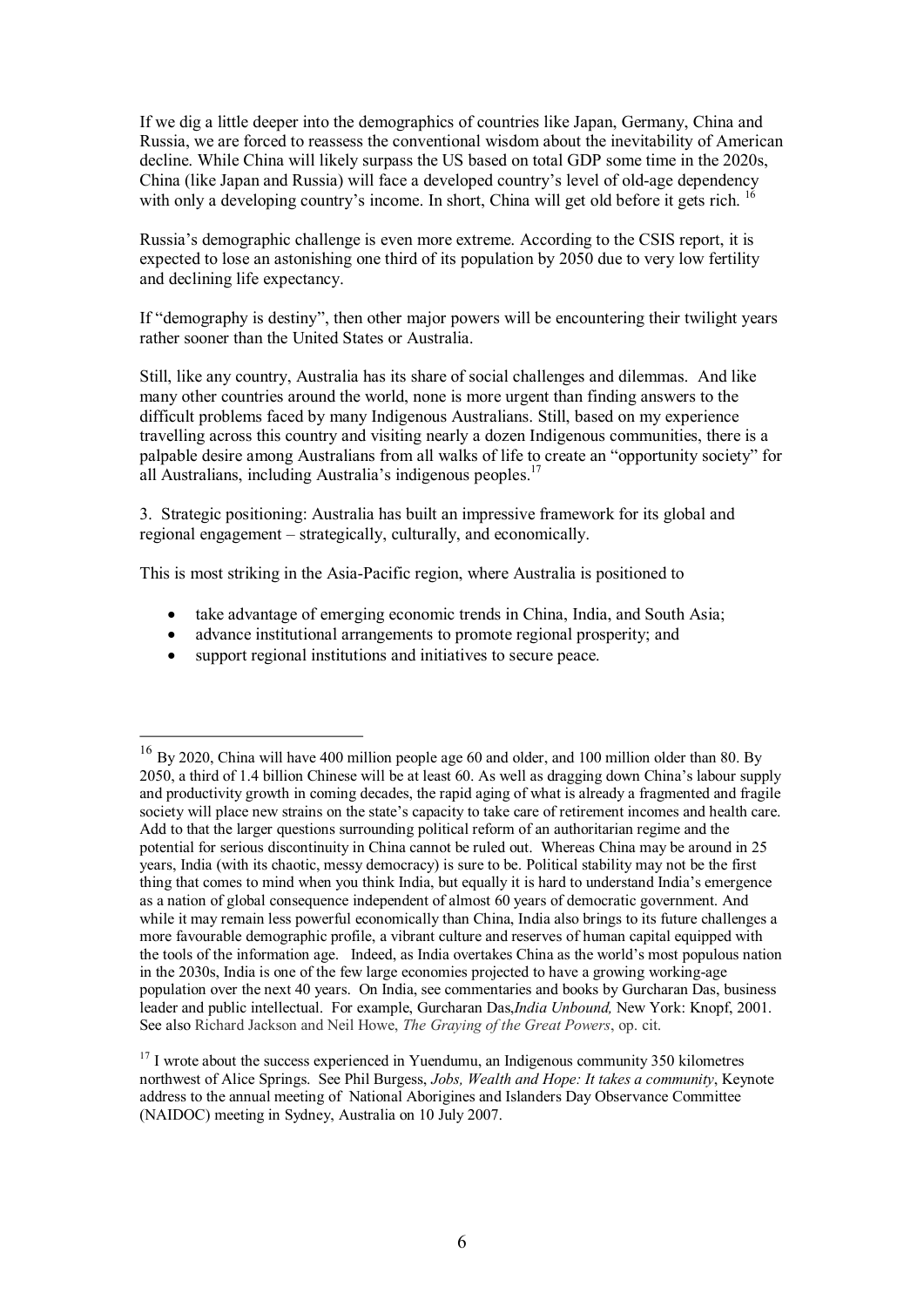Many outside and some inside refer to Australia's global role in terms of "bridging" relations among power blocs in Asia, North America and Europe. But, to my way of thinking, this mindset underestimates the degree to which Australia is already deeply connected with Asia.

"Bridging" is also far too passive an image. Australia now has a long history of deep economic integration with Asia. Indeed, two-thirds of Australia's trade is now with Asian countries.<sup>18</sup>

The facts speak for themselves.

Twenty five years ago, Asia accounted for around 54 per cent of the world's population, yet it produced only around onefifth of the world's output, measured in purchasing power parity terms.

While Asia's share of population has remained much the same, today its share of world output has risen to over one-third. And projections by the Australian Treasury suggest that by 2030 Asia's share of world GDP will reach around 44 per cent.

Far from being inevitably benign, economic and geo-political transformation on this scale requires active, principled and mature leadership. It's no exaggeration to say that the region and the world can benefit greatly from leadership that can provide a foundation for regional prosperity, including the peaceful settlement of disputes. Australia is well positioned to play a major part in this process.

In my view, the real drivers are located in the human connections – for example, those that are forged from travel, tourism, and business connections – and from having 20 per cent of university students in Australia come from Asia and that more than 800,000 Australians now speak an Asian language at home.<sup>19</sup>

Whichever candidate wins this year's presidential election in the US, I suspect he will seek out Australia's counsel on how the United States should best position itself in response to the new realities of Asia.

Australia understands Asia's new realities in a way no other Western countries does, largely because Australians have lived and breathed the emergence of Asia over several decades already.

But there is another factor that is in the experience of those who have worked for large multi nationals in the US and Europe: The Chinese – but also others in Asia – are more comfortable working with Australia for political reasons. Australia, as a "middle power", gives Australian companies wanting to do business in Asian countries an advantage over companies headquartered in the EU or the US and the grief that can arise around the inevitable frictions of doing business.

 $18$  This idea of Australia as more than a "bridge" for the West into Asia was also developed by Telstra CEO Sol Trujillo in his *New Centres of Influence: A CEO's Perspective on the AsiaPacific Rim from DownUnder,* UCLA Regents' Lecture, February 2006.

 $19$  During the past two years I served as a visiting professor in the business school at RMIT in Melbourne, which included visits and lectures at RMIT programs in Vietnam and India. In both cases, the best of the best from these two countries also come to Australia to study on the RMIT campus, to the benefit of both sides.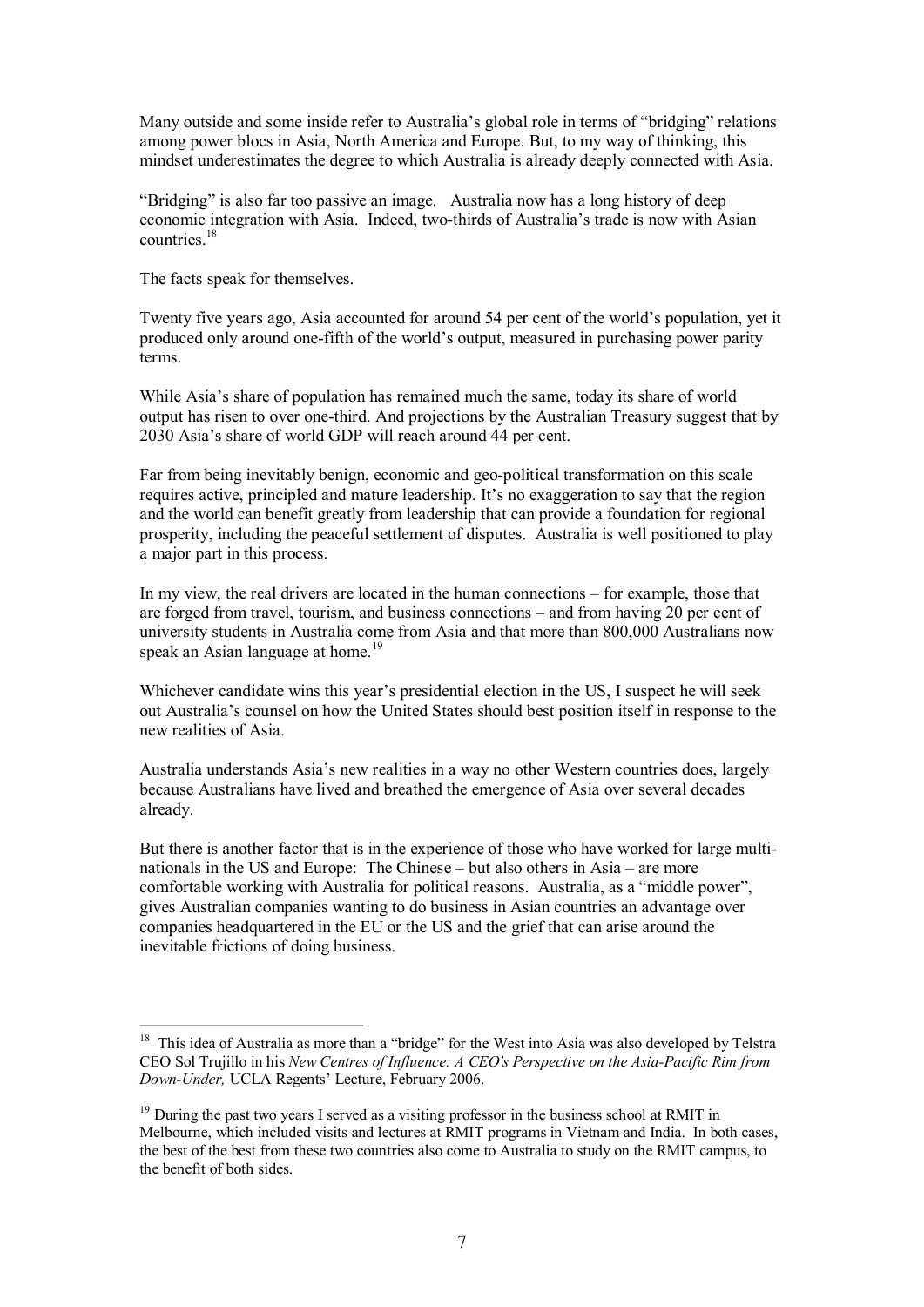So much for my modest attempt at national adulation. I'd be short-changing you if I didn't mention some aspects of the Australian scene which have been, at times, a source of mild amazement, frustration, and the odd slanging match.

Today, I'll refer to them as puzzles that have exercised my thinking. Four come to mind and they are, in some sense, interrelated. These include:

- 1. Nearly unbounded faith in regulators and policy wonks and especially their ability to manage innovation and market competition. $^{20}$
- 2. The subordination of the civic order by the public order and of civic leaders by elected officials and bureaucrats,
- 3. Dangerous mindsets like "future-proofing" and "getting it right",  $^{21}$  and
- 4. Narrow and backward-looking regulation and the need for regulatory reform
- 1. Regulators and perverse notions of "competition".

It's clear that, by OECD standards, Australia has moved a long way towards less regulation and government control of the economy. The reforms of the last quarter century were clearly gamechanging– including:

- opening up the financial sector,
- cutting tariffs, and
- freeing up the labour market.

Each on its own and taken together have won deserved plaudits and, more importantly, have delivered steady growth in living standards to the Australian people.

Yet simultaneously there has been a steady drift towards ever more *prescriptive* government regulation of commercial society.<sup>22</sup> In my day job of the last three years, this issue has crystallised most powerfully around competition policy.

- issues get nationalized,
- problems get professionalized,
- solutions get bureaucratized, and
- · grassroots institutions and civic leaders lose control of their lives and their communities.

<sup>22</sup> Most will not object to government regulation of the commercial space if the purpose is to protect the health and safety of the consumer or to promote a healthy and competitive industry. That kind of regulation is clearly in the public interest. Micro-management of the commercial sector by unelected regulators, however, violates the public interest and should be resisted.

<sup>&</sup>lt;sup>20</sup> A "wonk" is "know" spelled backwards. Hence, a policy wonk is a very learned person who knows a lot but often gets it all backwards when s/he moves to the practical arts of application and execution.

 $21$  Another dangerous mindset is "sustainability", which I addressed in the McKay Lecture at the Institute for Public Affairs in Melbourne in 2005. The reason is this: If public policy embraces only those actions that are sustainable, then somebody, someplace has to decide what is sustainable. When a society goes down this road, it risks turning its future over to the experts. And what happens is predictable:

In the end, the victim is democracy and self-government. See Phil Burgess, *Can the Future Be Made Future Proof?,* The H.V. McKay Lecture on Technology, Melbourne: Institute for Public Affairs, 7 March 2006.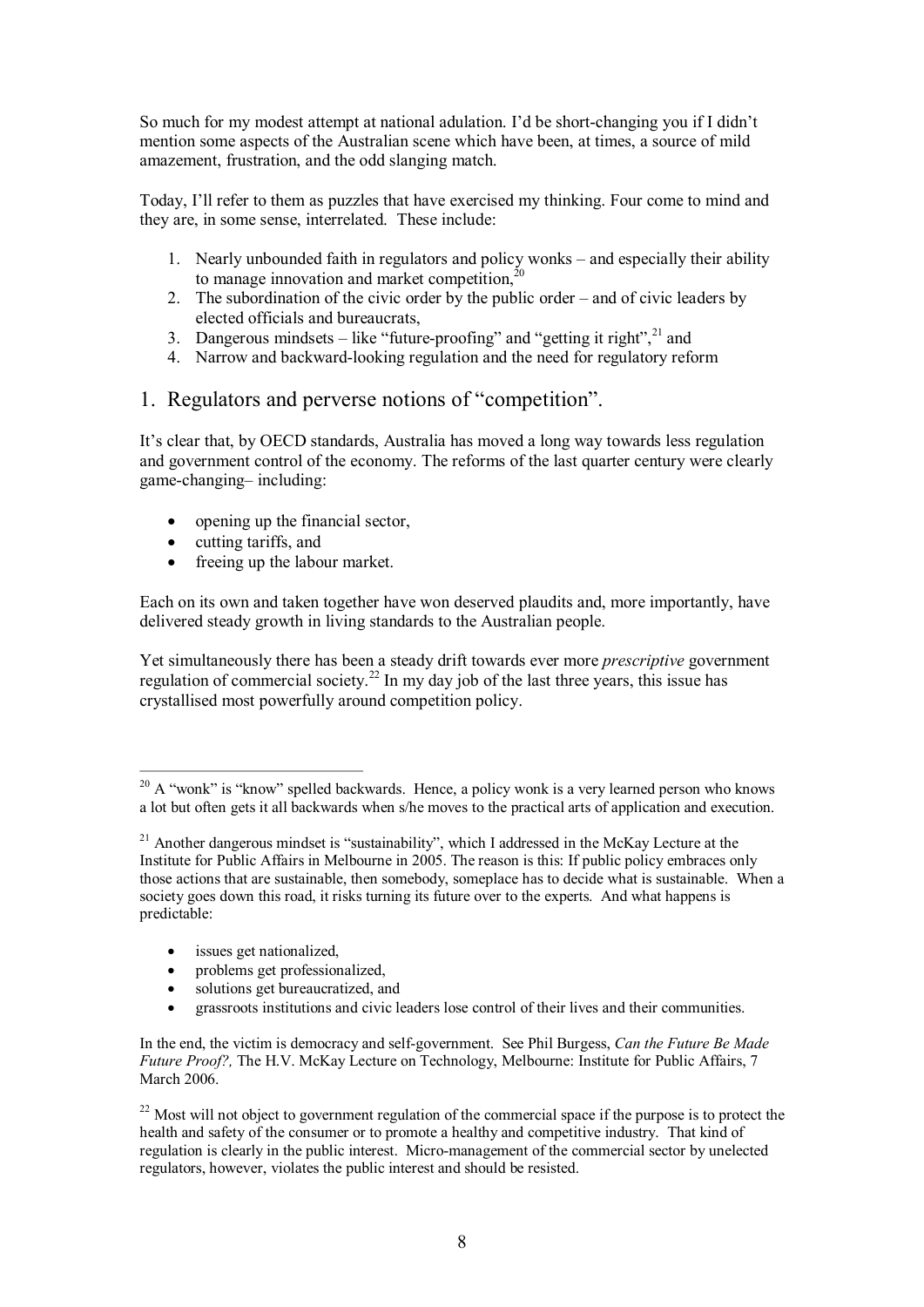The confusion at the heart of Australia's competition policy is to interpret "promoting competition" as meaning "facilitating the life of certain, usually smaller, competitors, at the expense of others". This is not competition policy – rather, it is a form of industry policy which, perversely, far from picking winners seeks to convert winners into losers.

Today, the idea that "big is bad" permeates all aspects of Australian competition policy. It is manifest in sectors as diverse as banking, rail freight, resources, and airlines – as well as telecommunications. Yet, Australia is a large country geographically with a very small market of 21 million. For enterprises to grow and take full advantage of new technologies, they need a larger market, which means competing also outside of Australia. When they do that successfully, it benefits the Australia consumer in the form of lower prices and higher quality products and it benefits the government's treasury in the form of increased revenues.

The idea that "big is bad" rests on a fundamental confusion between ends and means. The means – a competitive market structure in which larger players do not have especially high market shares and are forced to accommodate smaller rivals – has been elevated to the status of an end.

This is the case even when it is positively inimical to the central policy objective of regulation, which should be a market structure that protects the consumer, promotes investment, ensures innovation, and can deliver efficiency.

This is important because Australia will not win the opportunities it deserves to win in the global economy if it lacks firms capable of taking on the world. And it's important because Australian firms cannot take on the world without scope and scale and without the  $in$  frastructure of a modern economy  $-$  electric power, railroads, ports, and high-speed telecommunications.

Yet, that infrastructure does not exist at the level required to ensure future prosperity.<sup>24</sup> No matter how much money the government is willing to spend on infrastructure, Australia will not have the infrastructure it requires for so long as regulation remains discretionary, unpredictable and often plain irrational.

In a different context, though relevant to debates on regulation, I've been fascinated by Australia's march toward an emissions trading scheme (ETS) in tandem with the desire to lead the international pack on climate change policy. I'm still trying to fathom the notion some put forward that this is akin to the great market-oriented reforms of the past quarter century. To me, it is more aptly seen as an act of supreme faith in government.

 $23$  An industrial policy is any government regulation or law — including taxes, tariffs, subsidies, and regulations — that protects, encourages investment in or otherwise promotes the ongoing operation of a particular industry (or, in some case, a particular company). See, for example, Marcus Noland and Howard Pack, *Industrial Policy in an Era of Globalization: Lessons from Asia,* Washington, D.C.: The Peterson Institute, 2003.

<sup>&</sup>lt;sup>24</sup> More than a dozen reports on the inadequacy of infrastructure in Australia have been published in the 38 months since I have been here. For example, see Business Council of Australia, *Infrastructure: Roadmap for Reform,* A Report developed for the BCA by Rod Sims of Port Jackson Partners, 4 October 2007. Like most reports on infrastructure in Australia, the BCA report focuses on ports, transportation (road and rail), water, and energy, which have, indeed, become serious barriers to prosperity. Interestingly (and typically) the BCA report lacks a serious discussion of telecommunications or even high-speed broadband as a building block for future growth, a perverse, head-in-the-sand result of the tyranny of distance.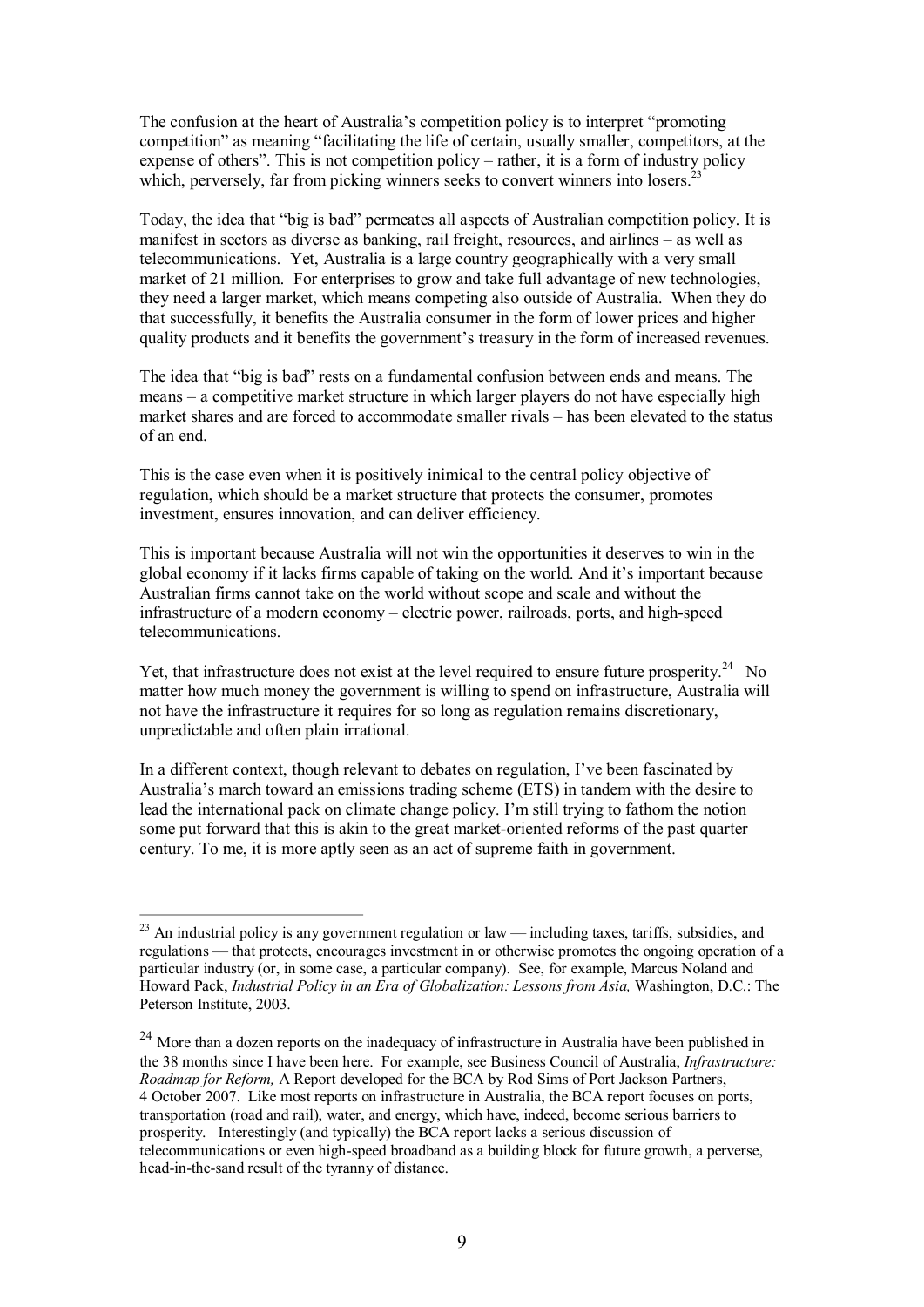Gary Banks of the Productivity Commission has described an ETS as "the biggest regulatory challenge Australia has ever faced", cautioning wisely that, while Australia has an impressive track-record in economic policy development, the performance "has not been so good in the more practical art of regulation-making".

Beyond the potential regulatory costs of an ETS, I find some of the current thinking around the international politics of climate change rather novel to say the least. The notion that there are significant benefits from Australia positioning itself as an "early mover" towards large emission reductions seems more a product of theology than of any rational understanding of international regime negotiations. I have been unable to identify a single case in the history of international negotiations where a country gained leverage over other countries from policies that resulted in a net cost to itself – what Hans Morgenthau called policies of "selfabnegation".

## 2. The subordination of civic leadership.

Sitting atop the issue of regulation is a second puzzle. I've been surprised in Australia by the degree to which (what political scientists call) the "*public order*" – including government and public authorities at every level – tends to dominate the "*civic order*" – which includes business, as well as voluntary and non-profit groups (everything from churches and cultural organisations to sporting clubs and neighbourhood associations).

The timidity of civic leadership and the lack of robust civic institutions was the central theme of a lecture I gave earlier this year at the Australian National University.<sup>25</sup> Compared with other liberal democracies, government leaders in Australia have a very high capacity to frame and control public the public dialogue by virtue of agenda-setting, money and expectations management.<sup>26</sup> Counterbalancing voices of legitimacy and authority in the civic order are, by contrast, often muted and ineffectual compared to other democratic political cultures, a point made only a few weeks ago by Don Watson in a review of his recent book, *American Journeys* in a Lowy Institute lecture here in Sydney.<sup>27</sup>

<sup>&</sup>lt;sup>25</sup> See Philip M. Burgess, *The Two Cultures Re-examined*, op. cit. On the distinction between the civic order and the public order, see the writings of Harold D. Lasswell – for example, Harold D. Lasswell and Abraham Kaplan. *Power and Society: A Framework for Political Inquiry.* New Haven: Yale University Press, 1950; Daniel Lerner and Harold D. Lasswell. *The Policy Sciences: Recent Developments in Scope and Method*. Stanford: Stanford University Press, 1951; Myres McDougal, Harold D. Lasswell and Ivan A. Vlasic. *Law and Public Order in Space.* New Haven: Yale University Press, 1963; Harold D. Lasswell. *A Preview of Policy Sciences*. New York: Elsevier, 1971; . Robert Rubinstein and Harold D. Lasswell. *The Sharing of Power in a Psychiatric Hospital.* New Haven: Yale University Press, 1966.

<sup>&</sup>lt;sup>26</sup> The recent 2020 Summit is a monument to a government run operation disguised as a civic exercise. The government set the agenda, selected the participants, shaped the panel reports and – to make sure that no one was confused about who was in charge – placed a minister behind the civic rapporteur, with the minister stepping up to tell everyone that the panel and its rapporteur did well. There is nothing wrong with this kind of exercise, but it is not an example of a robust civic order speaking to government .

<sup>27</sup> Don Watson, *American Journeys*, Sydney: Knopf, 2008.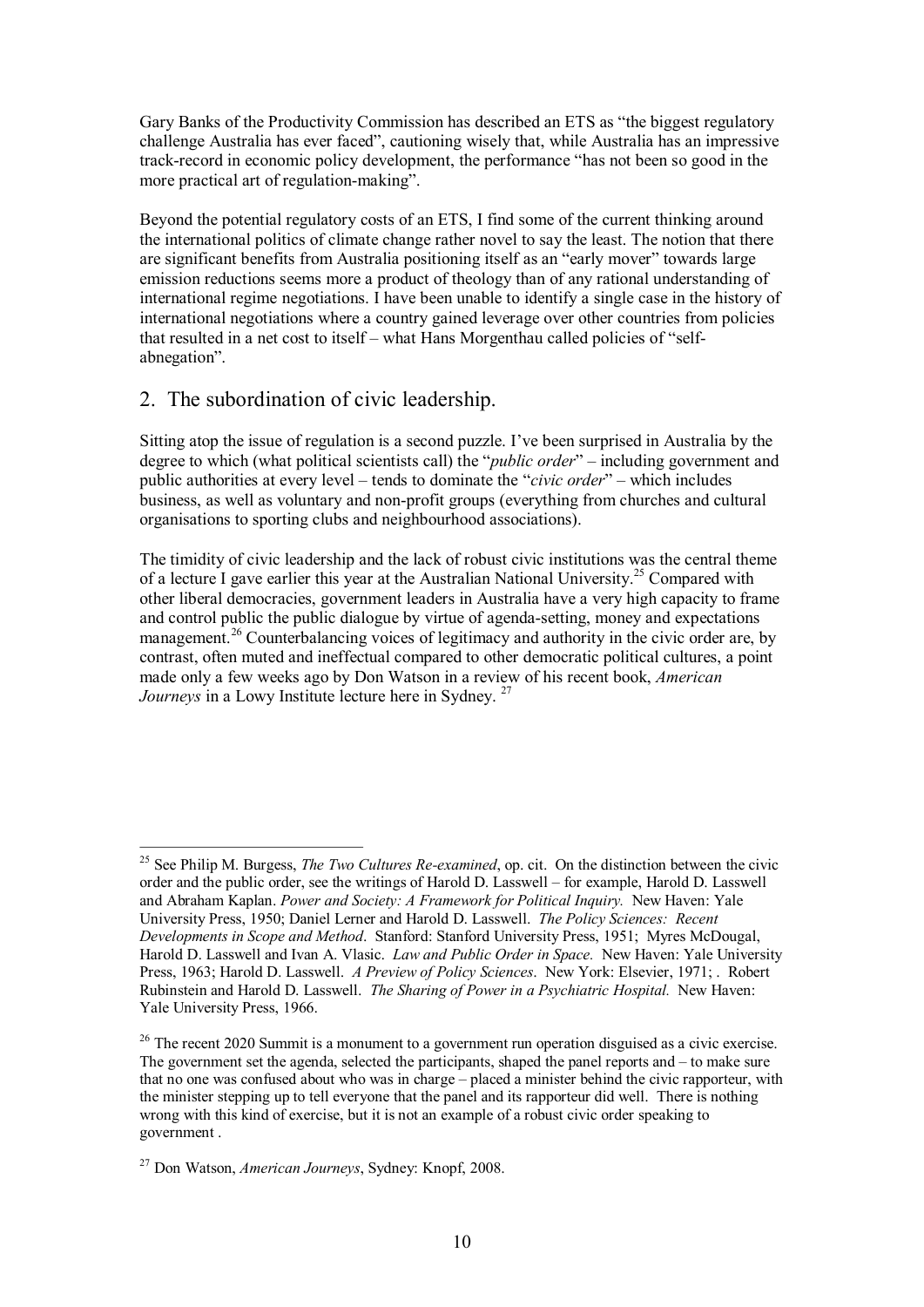No one would claim that Australia lacks capable civic leadership or capable civic leadership groups. The Lowy Institute for International Policy is a living testament that such groups exist. <sup>28</sup>

What's missing, in my view, is a healthy tension between the public order and the civic order. From my observation, civic leadership groups in Australia tend to focus on influencing Canberra – and to play an insider's game on Canberra's terms – while key publics are left to fend for themselves on the side-lines. But an insiders' game only works for the powerful – and the power of government in Australia is substantial.

My time in Australia tells me that biting your tongue and playing the backroom game only diminishes the voice and authority of civil society – including business – in the long-run. It also makes for arcane and remote debates – where issues are left to government, the bureaucrats and their "experts" in a world of impenetrable jargon.

#### 3. Dangerous mindsets.

Telecommunications is famous for incomprehensible debates involving impenetrable jargon with phrases like "unbundled local loops" and "operational separation" not to mention acronyms such as "PSTN", "ADSL 2+" and "DWDM" – while the ordinary citizen is left scratching her head in bewilderment as she tries to untie the tongue.

These narrow, jargon-loaded debates among lawyers, economists and other experts are flush with intellectual conceit and muddled thinking. At their base these debates in obscuranta reflect more than an attempt to exclude the unwashed through specialized language. Their language represents a more fundamental and dangerous mindset.

One of the most perverse examples of a dangerous mindset is the banality that says, "We've got to get it right". Who is "we"? What is "right"? In fact, "We've got to get it right" is really a way for governments and regulators in Australia to fob off any serious questioning of their inability to act. Result: Dithering reigns supreme.<sup>29</sup>

We encounter dithering everywhere – but nowhere more so than in the debate over the National Broadband Network (NBN) and the roll-out of Fibre-to-the-Node (FTTN) to 98 percent of the homes and businesses in Australia. While Australia waits for communications minister Stephen Conroy or ACCC chairman Graeme Samuel or the socalled Expert Panel to "get it right", costs in terms of lost time, delayed investment and lagging productivity continues to mount.

As Telstra CEO Sol Trujillo said in July last year, "every day of delay and inaction on a broadband policy starts building a millstone around the neck of Australia's future – the other inconvenient truth"30.

<sup>&</sup>lt;sup>28</sup> For a discussion of this point, Philip M. Burgess, *The Two Cultures Re-examined*, op. cit. and Phil Burgess, *So, What's New? A Journey Across Political Cultures,* Address to the Annual Dinner of CRA International meeting in Canberra, 8 December 2005.

<sup>&</sup>lt;sup>29</sup> It should also be noted that the phrase is also used by private sector leaders prone to process over decision-making, especially those in large enterprises. It is noteworthy that the leaders of SMEs don't have the luxury of dithering. Inaction is not an option to them.

 $30$  http://www.nowwearetalking.com.au/features/speeches-from-telstra-ceo-and-executives.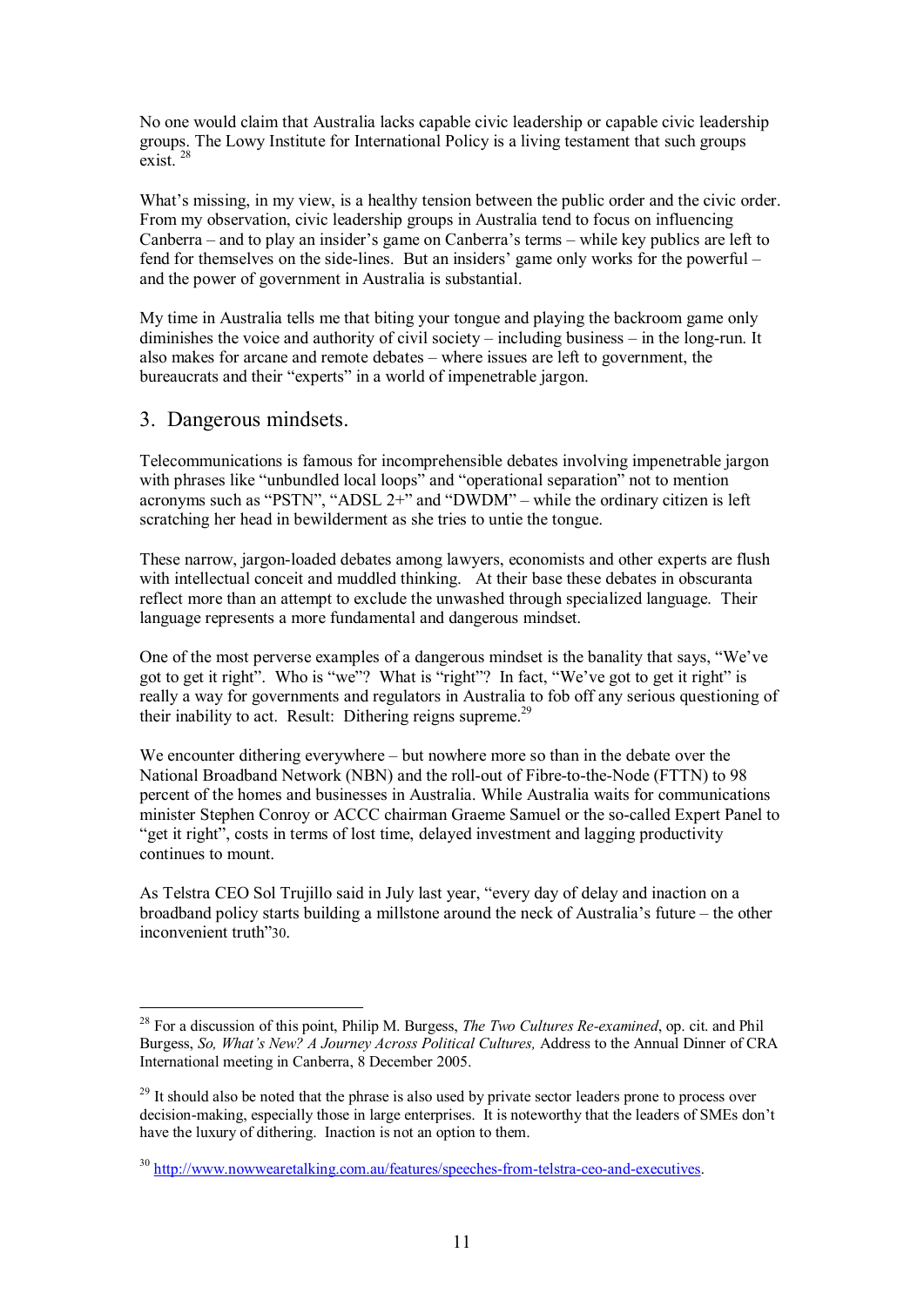Since when has an ambitious, market-oriented, entrepreneurial country made its economic lode-star the notion of governments and bureaucracies "getting it right"?

Since when do any of us operate in a fantasy world where we sit down and consciously determine to "get it right"? Life isn't like that. Life is about dealing with the reality of imperfect information, making trade-offs and accommodating where we have to, pushing back where we can. And importantly, it's about learning by doing.

As Saint Augustine said, we come to know by doing. $31$ 

You "get it right" by acting; by doing; by engaging; by putting a stake in the ground; by getting results and assessing whether they are good enough…and if they aren't figuring out how to do it differently so it comes out better (not necessarily "right", but "better") the next time.

The whole notion that a government needs an inquiry, or review, or central planning "to get something right" rests on a very top-down, hierarchical,  $20<sup>th</sup>$  century and bureaucratic way of operating that shows unbounded faith in the rule of reason and the tyranny of experts in everyday life.

Another part of the political discourse that I have found especially jarring is the whole notion of "future proofing" – a term I'd never heard before I arrived in Australia.<sup>32</sup> There are lots of things I want to be "proofed" from. I want to be:

- bullet proof
- fire proof
- · burglar proof
- water proof
- fool proof especially fool proof

But "future proof"? Those words suggest you don't want to be surprised or that somehow you want to control the future. It's like saying you don't want anything to change.

If that were the case, life would be a very boring existence, indeed. Imagine, no more:

- surprise birthday parties
- inventions
- revolutions
- $\text{marriage} \text{or for real surprises}, \text{marriages}$
- kids
- family life
- work and bosses
- · politics

Almost everything that makes life interesting and challenging involves surprises. Sometimes even big surprises…. Example: Exactly 20 years ago, we were worrying about the US microchip industry being devoured by Japanese industrial policy. Learned articles in the *Harvard Business Review* warned that US microelectronics would be "reduced to permanent, decisive inferiority within ten years". There were calls for a government-directed plan to

<sup>31</sup> St. Augustine, *The Confessions*, [cite]

<sup>&</sup>lt;sup>32</sup> "Future proofing" is an issue I also addressed in my IPA lecture in 2005, op. cit.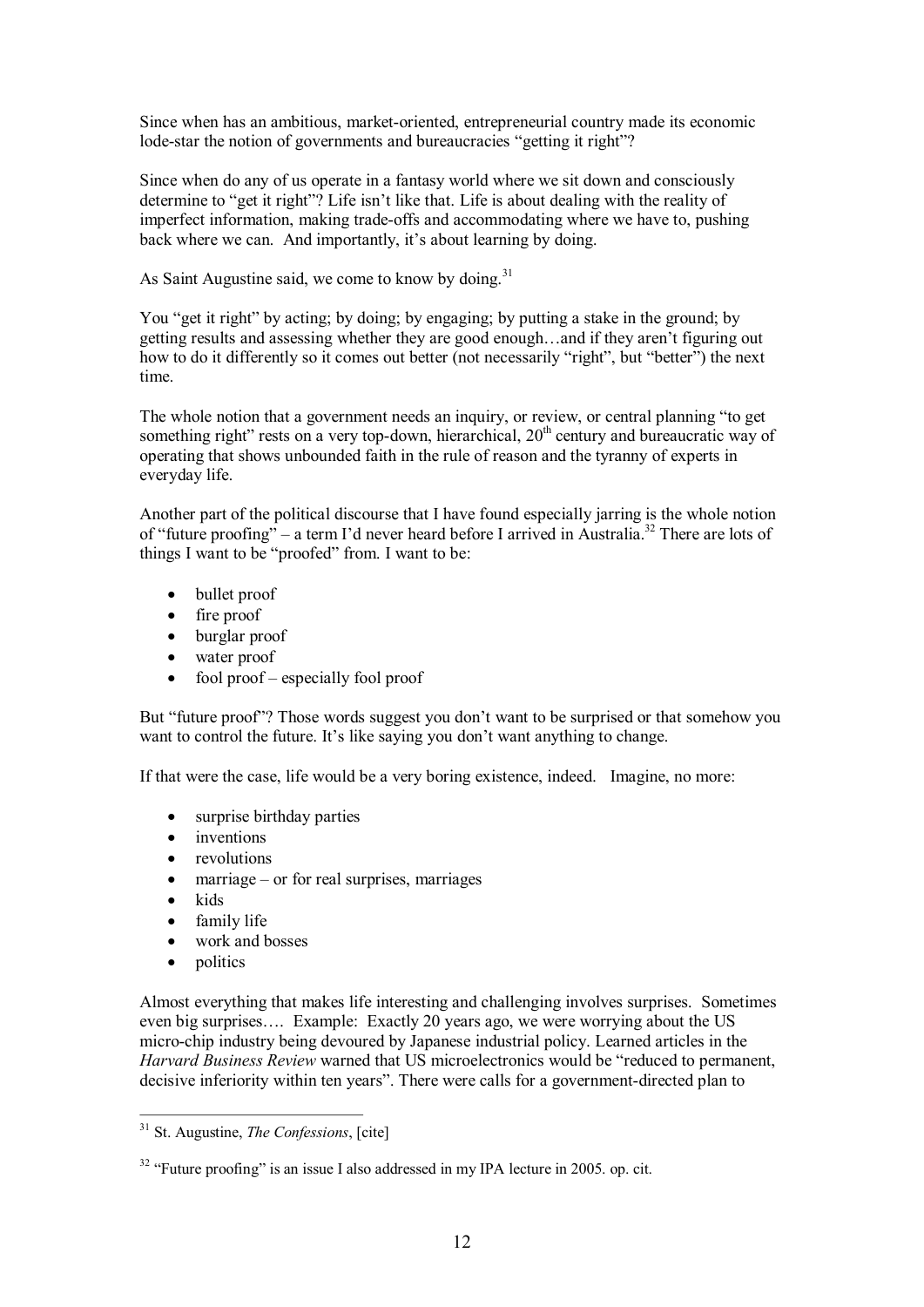rescue what was derided as the "fragmented, chronically entrepreneurial industry" of Silicon Valley.

The problem, of course, was that too many smart people thought they knew more about the future than they really did. In the end, the writer in the *Harvard Business Review* simply couldn't envision innovation – and an industry driven by microprocessors, software, and networks rather than memory-chip manufacturing.<sup>33</sup>

Therein lies the problem: Policies required by future proofing will inevitably prevent innovation and stifle creativity. Static, defensive, micro-managed notions of the future are bewildering to my way of thinking, because man was created – or evolved, depending on your point of view on these matters – to make the world a better place. That means:

- to change things
- to invent things
- · to upgrade, advance and perfect, and
- to engage in a process of continuous improvement.

As I've noted elsewhere, we should not be afraid of change. We should not be afraid of trying things that may work now but may not work forever…or even next year. Instead, we should have confidence in our ability to find proximate solutions and then to adapt and to change things that are not working. We should never over-estimate our ability to know the answers. Reason: Because answers are more likely to result from an incremental process of trial and error.<sup>34</sup>

### 4. Regulatory reform

We need to get serious about regulatory reform.

We need to bring our thinking and our processes into the  $21<sup>st</sup>$  century.

Specifically, we need to rethink the notion of regulation. We have to get over the idea that regulation is achieved only through the law. In fact, in telecommunications (as in most other areas), technology is regulated by a combination of institutions and processes – what I call LAMS Effect.<sup>35</sup>

LAMS stands for:

- Laws and regulations
- Architecture
- **Markets**

<sup>34</sup> See Phil Burgess, *Can the Future Be Made Future Proof?,* The H.V. McKay Lecture on Technology, Melbourne: Institute for Public Affairs, 7 March 2006.

<sup>35</sup> I got the idea for what I call the "LAMS Effect" from reading Gregory Pottie and William Kaiser, *Principles of Embedded Network Systems Design*, New York; Cambridge University Press, 2005, especially Chapter 16, pp. 475493. See particularly their discussion of "Regulating Information Technology", p. 480 ff.

<sup>&</sup>lt;sup>33</sup> New technologies are almost always surprises, but, even more importantly, they typically have impacts and consequences that were never anticipated by their inventors and pioneer users. The technologies that run the world today – like the Internet, the computer and the laser – are not used in the way intended by those who invented them. This is the case even in medical research. One of my favourite examples is that research into hypertension drugs led to Viagra.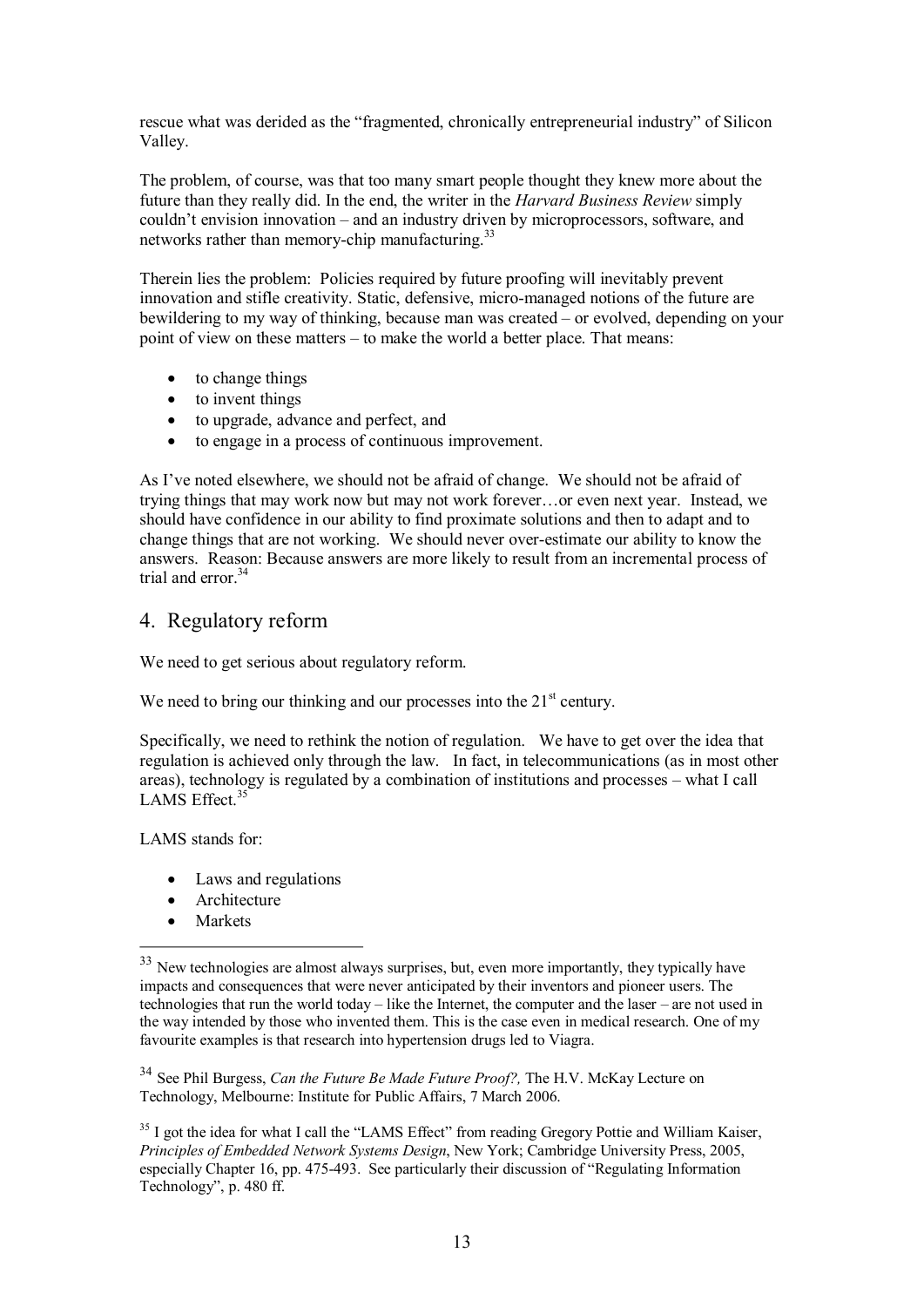· Social norms

And the point is this. "Rule sets"<sup>36</sup> that shape and constrain the behaviour of individuals and enterprises are not limited to formal laws and regulations. As we have seen in the financial meltdown of the past two weeks, what we might call the "*architecture*" of the institutions and products that have been developed in the financial community is a big part of the problem in the current global financial crisis. Reason: Markets are imperfect in any case, but markets work best when information is perfect and complete…and transparency is sorely lacking in these new institutions and products.

Of course, information is never perfect or complete, so people and institutions participating in markets participate with some *risk*. But the risk in recent years has been greatly increased by the complexity of the institutions and the new financial products that investors use – many of which are too complex for any investor to fully understand. Hence the *architecture* of the institutions and/or the financial products reduces transparency and thereby shapes and constrains the behaviour of individual and enterprises without formal laws and regulations.<sup>37</sup>

- · On the institutional side, in addition to conventional banks and investment banks, we now have private equity firms, nonbank banks, hedge funds, global banks and a host of other institutions that are relatively new to the scene. We also have more traditional credit card networks, mortgage companies and payday lenders.
- There are also many new financial products, developed especially during the era of low interest rates – first in Japan and then in other OECD countries, especially after the dot.com bust. Examples: credit markets, debt securities, junk bonds, derivatives, short selling, default swaps, and the like.

As a consequence, what central bankers think might not have as much influence on behaviour as it did in the past – at least until a central bank like the Federal Reserve Board (Fed), European Central Bank or the Reserve Bank of Australia (RBA) actually does something.

So the "rule sets" that shape our behaviour have many sources and it is increasingly important for us – and for governing authorities – to look beyond the formal laws and regulations.

Consider the following:

<sup>&</sup>lt;sup>36</sup> A "rule set" is a collection of rules that delineates or shapes how some activity normally unfolds. Rule sets may be expressed in law or custom. They may be embedded in market behaviour or in social norms that define an institution or political culture. But whatever their source, we all live by "rule sets" that guide, constrain, and shape our behaviour and give us a benchmark for what is right or wrong, or what works or doesn't work. A "rule set reset" occurs when you realize that certain kinds of rules are not working owing to a change in the environment or a change in purpose. A "rule set reset" is what is going on now in financial markets in the US, Australia and around the world. For example, this past week, both the US and Australia have created new rules temporarily halting socalled short selling. As Thomas Barnett says, "Such a rule set reset can be a very good thing. But it can also be a very dangerous time, because in your rush to fill in all the rule set gaps, your cure may end up being worse than your disease." See Thomas P.M. Barnett, *The Pentagon's New Map: A Future Worth Creating,* New York: Putnam, 2004. It now appears that market forces are about to trump laws and regulations regarding short sales as huge pressures are being created to create all kinds of exceptions to the new "rules".

<sup>&</sup>lt;sup>37</sup> On this point see George Soros and Judy Woodruff, "The Financial Crisis: An Interview with George Soros", *New York Review of Books*, 15 May 2008 about his recently published *New Paradigm for Financial Markets.*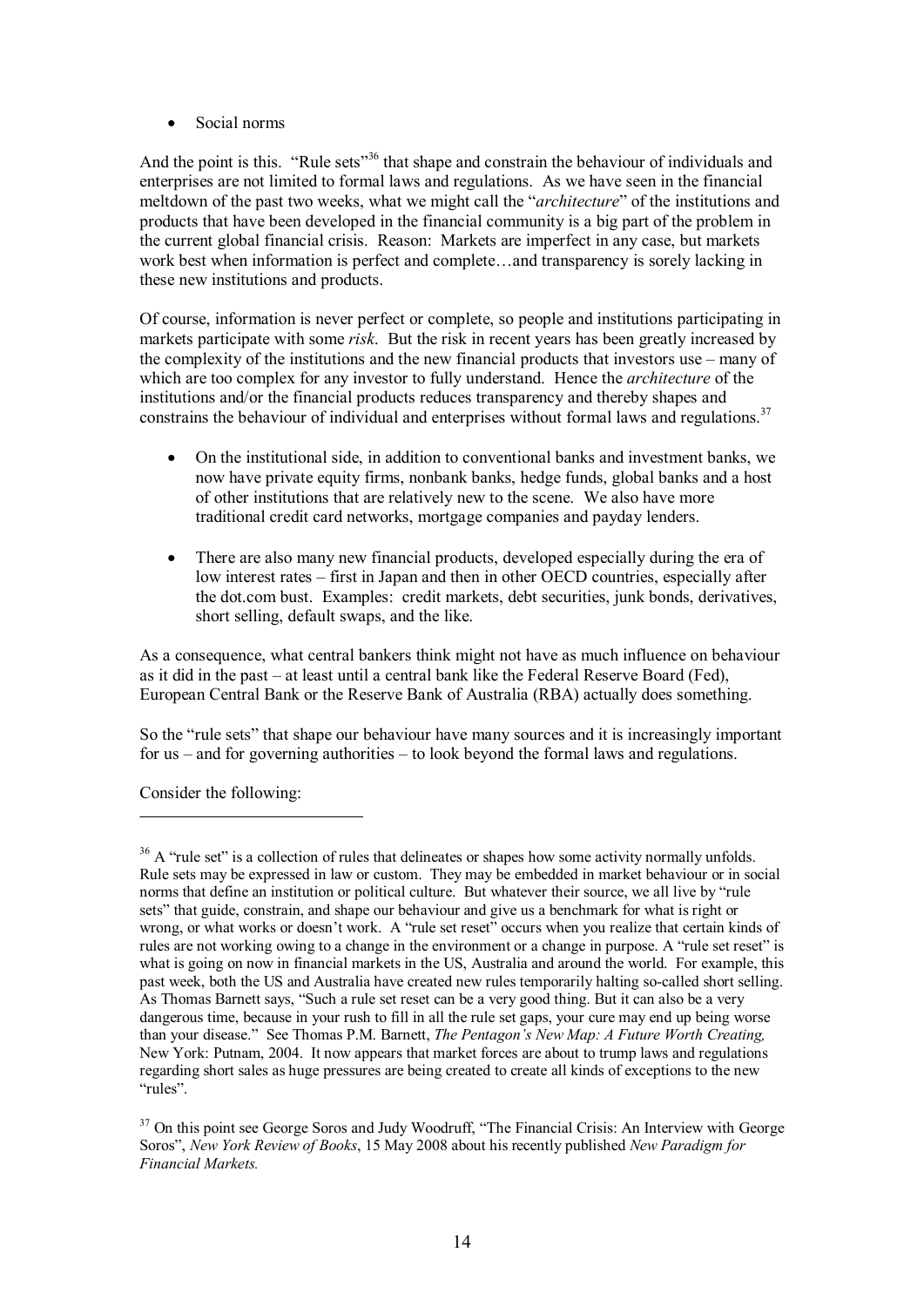Laws and formal regulations – refer to formal and *authoritative acts of government*, such as the Trade Practices Act – or sections that apply to telecommunications, such as Parts XIB and XIC; <sup>38</sup> or laws targeted at one company, such as the *Local Presence Plan* for rural telecoms service in Australia;<sup>39</sup> or laws that touch an entire industry, such as the Universal Service Obligation (USO) that creates a funding approach that applies to the entire telecommunications industry.

In every market-based economy, laws and formal regulations have four purposes:

- 1. Protect public health and safety,
- 2. Increase choices to the consumer
- 3. Promote investment in part to encourage innovation so the consumer will have more choices
- 4. Foster a healthy and competitive industry.

Regulators should always be judged by how well they achieve a balanced approach and acceptable results in all four areas. If you apply these criteria to the impact of regulations on the iron ore, coal, electric power or telecommunications industry, the regulator will not get a good grade.

Architecture – refers to the importance and persistence of *design* in anything human beings do. In the financial services industry, as we have seen, architecture refers to financial products such as swaps and other forms of derivatives.<sup>40</sup>

In telecommunications, architecture refers to embedded code and how embedded code affects what we can and cannot do with the technology.

- Perhaps the most vivid example of the power of architecture is the QWERTY keyboard – originally designed for manual typewriters so the keys would not lock up. Now we can't get rid of it – even though alternative lay-outs have been shown to speed up typing.
- · Another is the Apple iPhone, which has embedded code that makes it hard to import material from outside the "walled garden" of the instrument.<sup>41</sup>

<sup>&</sup>lt;sup>38</sup> Part XIB defines the rule sets for anti-competitive conduct; Part XIC defines the rule sets for the socalled access regime (giving the regulator the authority to force a carrier to supply service to another carrier).

<sup>&</sup>lt;sup>39</sup> A law that applies only to Telstra.

 $40$  Derivatives are financial instruments – such as futures, forwards, options, and swaps – used to reduce risk as their value changes in response to changes in underlying variables in different asset classes, such as commodities, equities (i.e., stock), bonds, interest rates, exchange rates, or indexes (such as the Dow Jones, ASX or consumer price index).

 $41$  In the digital world, a "walled garden" is an environment that controls or strongly influences the user's access to content and services. In effect, the "walled garden" directs the user's navigation within a designated areas, thereby facilitating access to some content and preventing (or making more difficult) access to other content. Although the "walled garden" does not actually prevent users from navigating outside the walls, it makes it more difficult than staying within the environment. ISPs want to fence in users for a number of reasons. In 1999, for example, America Online (AOL) UK's Kid Channel established a "walled garden" to prevent access to inappropriate Web sites. However, the more common reason for using "walled gardens" is for the profits they generate: vendors collaborate to direct consumer's Internet navigation to each others' Web sites and use "inconvenience" as a way to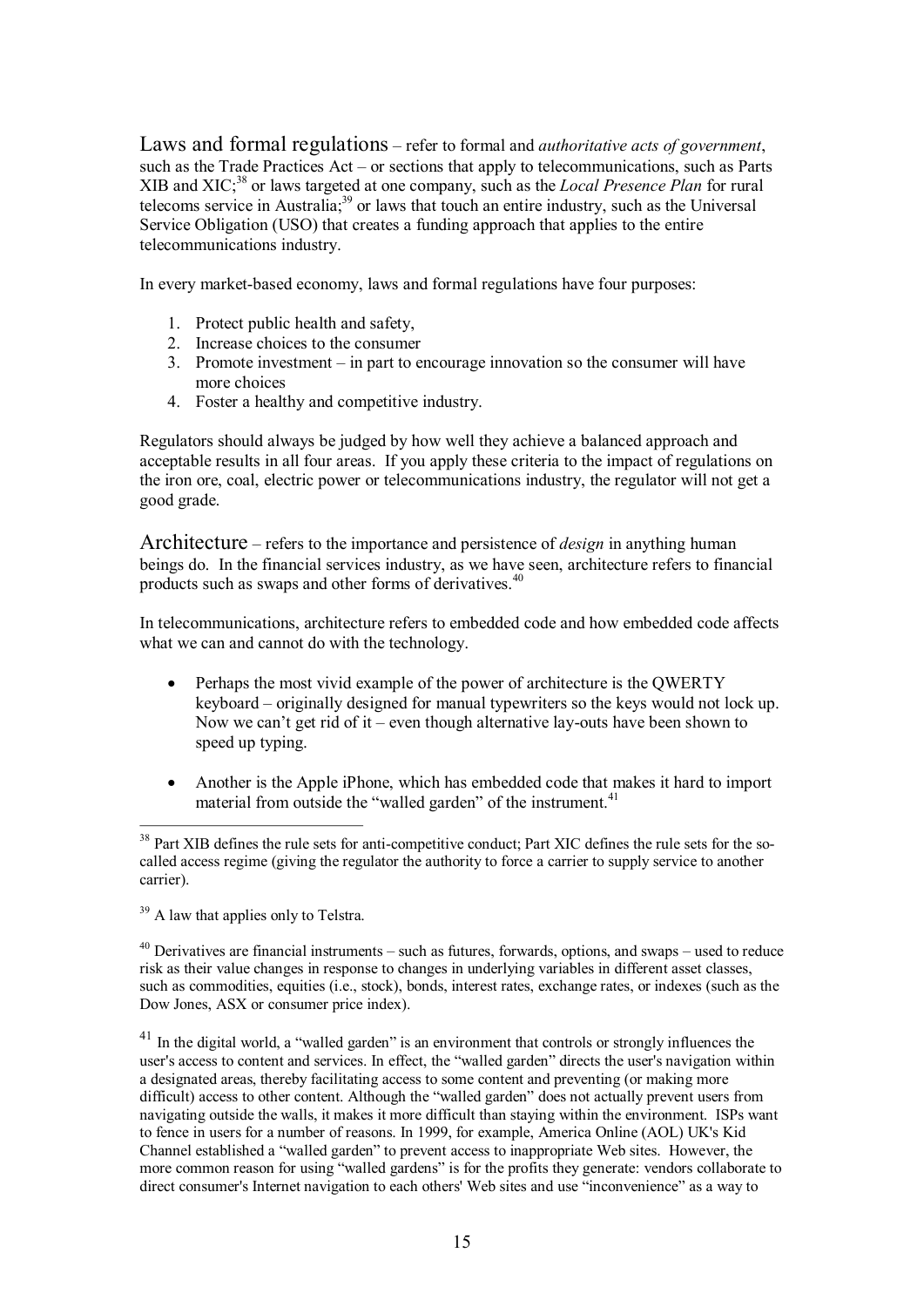Markets – refer to the way *consumer preferences* shape products and services. Markets also include capital markets – and what investors will fund and the kinds of returns on investments they will demand before they give you their money.

It should also be noted that markets and architecture interact in the ecosystem:

- · Apple iPod you can get the same functionality on all kinds of MP3 players, but most people want Apple's iPod owing to its design. It is "cool". "Cool" is a market concept that is hard to negate with formal laws and regulations, at least in a democratic society.<sup>42</sup>
- People will not invest in ventures where they cannot make a return. That's what happened in the US wireless space. The government sold too many licenses and so fragmented the market that no one could make money by investing. So they haven't – and the US lags the rest of the world in the development of the mobile internet.
- Market "rule sets" are also operating in Australia where we now have negative investment growth in telecommunications owing to formal laws and regulations that are backward-looking (i.e., pre-internet, pre-Web) along with pricing policies and practices of a regulator (the ACCC) that are destroying the market for investors.
- · Market "rule sets" will also undermine plans for the National Broadband Network (NBN) – unless Australia's elected leaders rein-in an out-of-control regulator.

Societal norms – refer to the "dos" and "don'ts" and "oughts" and "shoulds" that shape everyday thinking, *the normative mindsets drive human behaviour*. These mindsets create expectations and are very powerful shapers of "acceptable" business behaviour and product development (regardless of laws and regulations) – and what we are required to do. Examples abound – including

- · Voluntary codes for rating violence, sexual content, and foul language in movies, TV and music.
- · Voluntary practices for displaying socalled "adult magazines" in news shops.
- Equity between urban and rural areas for example, price equity for telecommunications services – the idea that everyone, no matter where they live, should have equal access to basic telecommunications services at equal prices.<sup>4</sup>

discourage users from accessing the Web sites of competitors. Because wireless devices such as smart phones (e.g., Apple's iPhone) are often limited to the content provided by their carriers, the portion of the Web that is available to wireless users is also generally called a "walled garden". In the past, AOL has been considered the major - and most successful - practitioner of the "walled garden" approach.

 $42$  The Internet is also "cool", but as we have seen in China, authorities use the coercive power of the state to limit access.

<sup>43</sup> In fact, if it were not for the "gag" order, I would comment that this societal norm is embedded in the FTTN tender offer. Still, it is a matter of common knowledge that the cost of a network depends primarily on three factors: Distance, density, and terrain – what I can the DDT factor in network costing. The longer the distance, the lower the density, and the more difficult the terrain, the more it costs to serve (e.g., in locations in regional, rural, and remote Australia – in the bush) and it costs much less in high-density locations such as the CBD of Sydney and Melbourne. Still, it is a widely accepted social norm that the prices should be the same even though the costs of service are very different.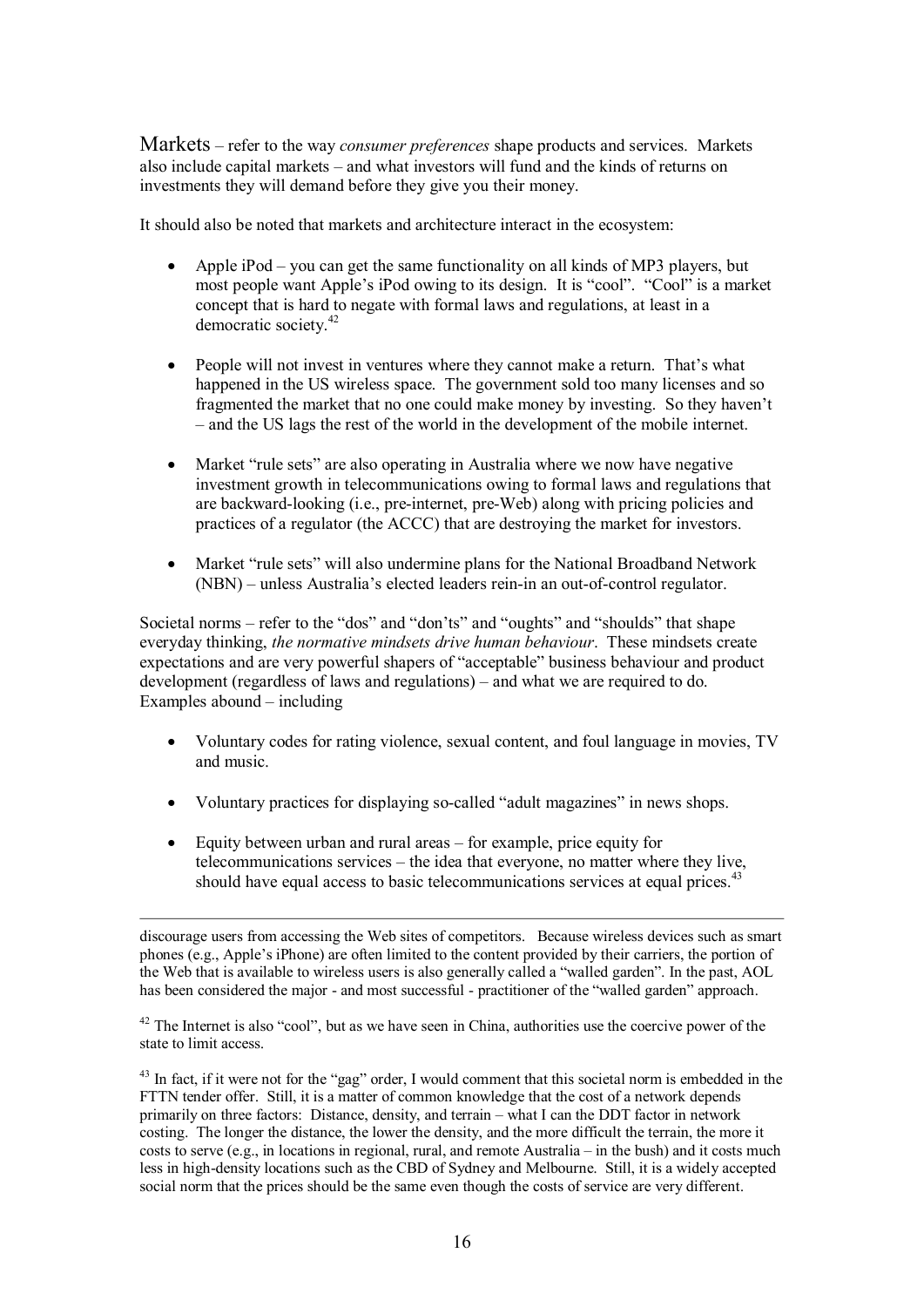So there are many ways that society applies "rules sets" to technology…and almost everything else we do.

- Using laws and regulations and the coercive powers of government is just one way  $$ and in many if not most cases is not the most important way.
- · Architecture, embedded code, markets, and societal norms have a lot more to do with the choices that consumers get to make than all the ACCCs of the world put together.
- · Yet we pay almost exclusive attention to the L (laws and regulations) and very little attention to the AMS – architecture, markets, and societal norms
- And almost no attention to the interaction effects among the four for example, how laws and regulations affect markets…and in the case of telecommunications, the market for investment capital.<sup>44</sup>

A focus on the wider range of "rule sets" needs to be achieved if the national interest is to be served in this new environment.

In the 30 days since the announcement that I was stepping down at Telstra and returning to the US, I have been asked by many of my friends and colleagues, what difference did it make that you were here. I always say, and I believe, that is for others to decide. But I will tell you the messages we have delivered have changed the conversation, and that has given me great satisfaction.

- Shareholder rights must be respected. Reflecting the views of my CEO and the Board, we spoke widely and often about shareholder rights, and the obligation of government and the regulator to respect 1.4 million mums and dads who have invested life savings in Telstra. Those savings and investments should be respected by public authorities and government should not pick the back pockets of shareholders to serve a public purpose. A public purpose should be paid for by the public; Telstra is not a "magic pudding".<sup>45</sup>
- Telstra is not a community property. The government sold Telstra to 1.4 million mums and dads. Telstra exists to serve its customers and shareholders…and thereby the public interest. The government gained \$75 billion in benefits from selling Telstra – including both direct sales revenue and foregone interest payments by paying down the public debt. You can't flog something one day, and then claim the right to manage it the next.

<sup>&</sup>lt;sup>44</sup> For example, when a regulator has a history of setting prices below cost, then that (negatively) affects capital markets, undermining the willingness of investors to invest.

<sup>&</sup>lt;sup>45</sup> I have been gobsmacked by how many people, including journalists and government officials, find it unsavoury (if not a matter of greed) that shareholders should want to earn a competitive return on the savings they have invested in Telstra. I think that is beginning to change as people come to realize that Telstra is no longer a community property.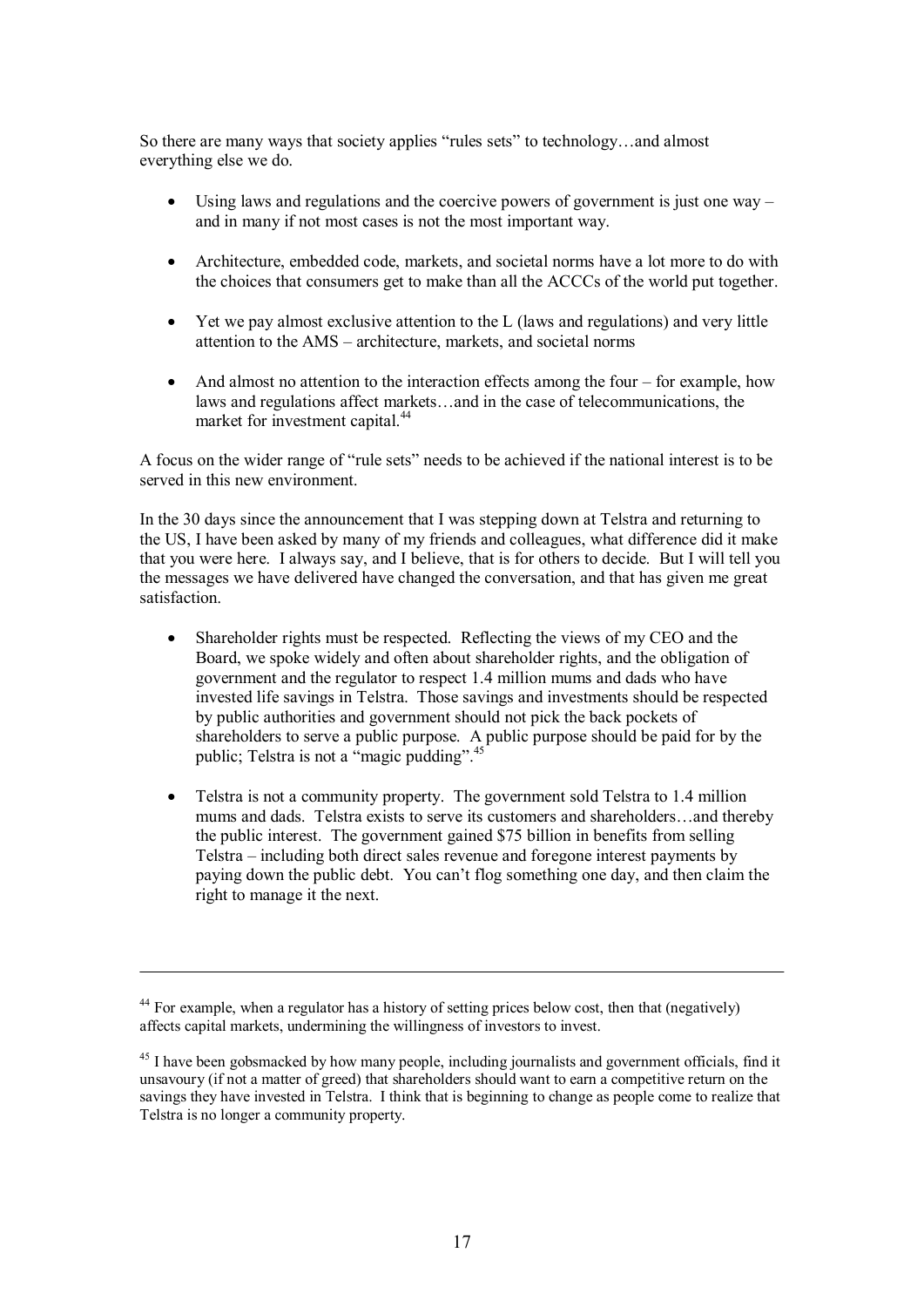- Taxpayer funds should not be used to subsidize competition.<sup>46</sup> I was astonished when the Howard Government gave nearly \$1.0 billion of taxpayer money to fund a foreign-owned company (Optus/Opel) to build a wireless network that duplicated Telstra's Next  $G^{TM}$  wireless network.<sup>47</sup> The Telstra network – the world's largest, fastest and most advice mobile internet – was paid for by 1.4 million mum and dad shareholders of Telstra. Yet when the government decided to subsidize competition – and that is exactly what the last government  $\text{did}^{48}$  – nobody said anything. Not one editorial, not one BCA comment, not one comment from CEDA. Nobody cared. It was like, "Don't worry. Be happy" mixed with a little "She'll be right" – the complacency of the business elite noted by Donald Horne in *The Lucky Country.*
- We need to strengthen civil society. Strong democracies have governments that are fair, civic institutions that are strong, and civic leaders who are self-confident, vocal, assertive, informed, and unafraid. Strong and self-confident democracies promote public dialogue and see value in the healthy tension – and even on-going stoushes – between the public order and the civic order. <sup>49</sup>
- We need to trust the capacity of ordinary people to make good choices. As the newspaper headlines reveal, week after week, elected officials do not have monopoly on wisdom or ethics – not even close. Australia has many assets and a great future if a dynamic, openended view of Australia's future opportunities can win against those who want to centrally-direct and micro-manage change from above. The coal industry and telecommunications are both good examples where investment and innovation have been stifled because of this impulse…and there are more. At the same time, new social technologies – such as blogs, Web 2.0 and other internet-based media<sup>50</sup> – are moving against those who would pretend to make decisions that are uninformed or that benefit special interests.

If I had to offer some advice to my friends in Australian civil society it would be: Don't get too cosy with government. You are unlikely to do your organisation any favours. I suspect you don't end up doing the government any favours in the long-run. And more to the point, democracy surely suffers if our politics become too clubby.

And finally, if I had to venture a hope for the future, it's that Australians – with their natural creativity, adaptability and willingness to call a spade a spade – place a bit less trust in

<sup>&</sup>lt;sup>46</sup> When government subsidizes competition, you get "lazy competition". That's what is emerging in Australia, as many competitors to Telstra have invested too much in PR professionals and too little in engineering talent – and it is beginning to show.

<sup>&</sup>lt;sup>47</sup> It is interesting, in passing, to compare the nearly \$1.0 *billion* the government was willing to give a foreign-dominated consortium to build a *duplicate* mobile internet with the \$50 *million* the government is willing to invest in fixing the Murray-Darling basin.

<sup>&</sup>lt;sup>48</sup> It would be like if the government said to Qantas, "we're not going to let you buy Airbus 380s because we don't think you should be deploying this new technology". And then they would go to Singapore Airlines and say, "We'd like to give you \$1 billion so you could buy some Airbus 380s". And then they'd say, "Oh, by the way, if you want to come into Australia and compete with Qantas in the interstate space, that's okay too. In fact, if you want some of their gates out of Sydney and Melbourne Airports, we can arrange that for you as well".

 $49$  The reticence of civic leaders to speak out is attributed by some to the "tall poppy" syndrome. I think there is some truth to that, and the effect is a corresponding "hunker down" syndrome.

<sup>&</sup>lt;sup>50</sup> As we did with our Broadband Australia Campaign (BACk), which reached tens of thousands of Australians about the need to broadband Australia.